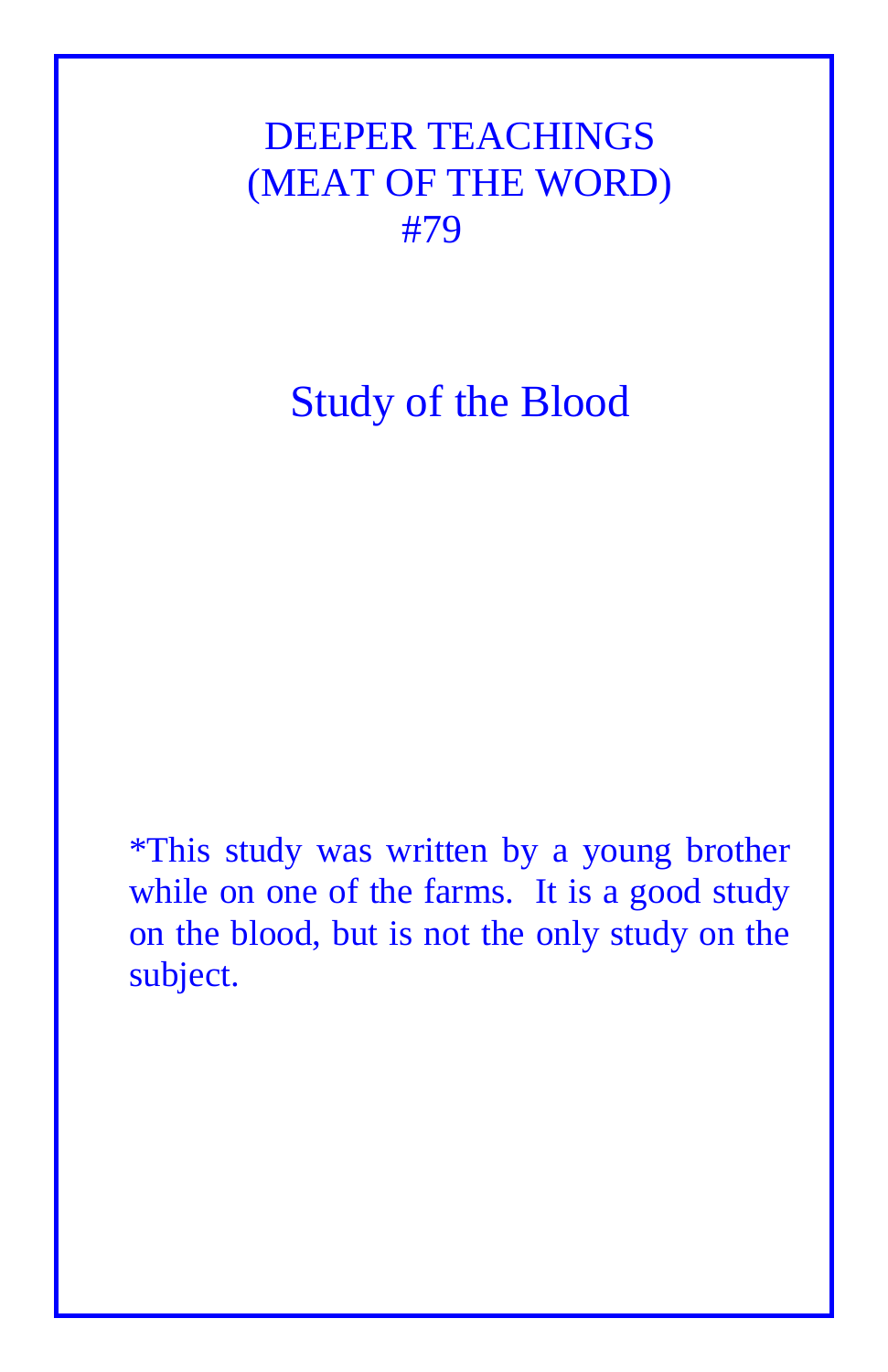#### **FORWARD\***

What I hope to uncover in this study, is the real purpose God demanded blood, I was pondering what really happened at the cross, when Jesus poured out His blood. What really happened in the natu-

ral and the spirit? Does any one really know what happened at the cross when His blood fell? These are just some of the things I hope to uncover. I have taken the blood and divided it into different categories: A. the shedding of, B. sacrifice and offerings, C. in keeping of ordinances, D. hearings and cleansing, E. in prophecy, F. suffering and sorrow, G. judgement and condemnation, H. evil works, I. good works, J. deliverance, K. concerning Jesus and the kingdom of God.

## **STUDY ON THE BLOOD**

The blood is not the life. The life is in the blood. The blood is that substance, God has put in the human body that carries the life to all parts of the body. Maxwell Whyte

The female ovum has no blood, neither has the male spermatazoon; but it is when these two come together in the fallopian tube that conception takes place, and a new life begins. The blood cells in this new creation are from both father and mother and the blood type is determined at the moment of conception and there is no contact of the mother's blood afterward because it is protected by the placenta from any flow of her blood.

Dr. William Standish Reed,

Christian Medical Foundation Tampa, Florida

\*This study was written by a young brother while on one of the farms. It is a good study on the blood, but is not the only study on the subject.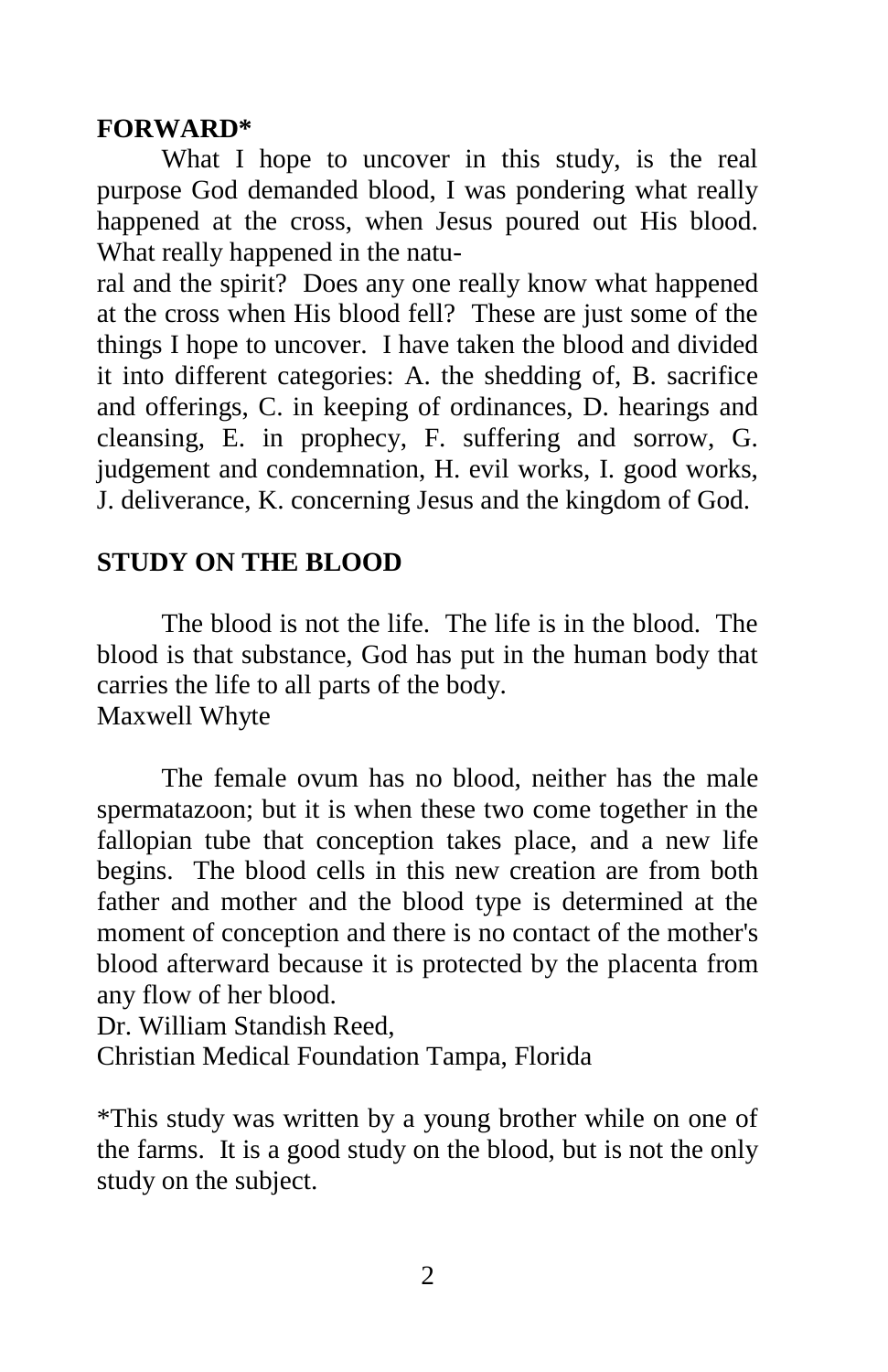#### **"STUDY ON THE BLOOD"**

#### A. Shedding of:

Gen. 4: 10-11; 37:22, 26, 31; 42:22; Deut. 19: 10;21:7, 8, 9; Josh. 20:3; Judg. 9:24; I Sam. 25:31, 33; 26:20; 11 Sam. 1: 16, 22; 20:12; 1 Kings 22:35; 11 Kings 3:22, 23; 9:26, 33; 21:16; 1 Chron. 22:8; 11 Chron. 24:25; Jer. 18:21; Ezk. 9:9; 22:6; Hos. 4:2; Mt. 26:28; 27:24, 25; Mk. 14:24; Lk. 11:50, 51; 22:20, 44;Jn. 19:34; Acts 1:19; 20:26, 28; 22:20; Rev. 5:9

B. Sacrifice & Offering:

Ex. 23:18; 24:6, 8; Lev. 5:9; 6:30; 7:2; 8:15, 19, 23, 24, 30; 9:9, 12, 18; 12:7; 16:27; 1 Kings 18:28; 11 Kings 16:13, 15:11 Chron. 29:22, 24; Ps. 16:4; Is. 1:11; Ezk. 43:18, 20; Lk. 13: 1; Heb. 9:7, 12-14, 18-21, 25; 10:4; 13:11

C. In Keeping of Ordinances:

Gen. 9:4-6; Ex. 12:7, 13, 22, 23; 22:23; 23:18; 29:12, 16, 20, 21; 30: 10; 34:25; Lev. 1:5, 11, 15; 3:2, 8, 13, 17; 4:5, 6, 7, 16, 17, 18, 25, 30, 34; 5:9; 6:27, 30; 7:2, 14, 26, 27,33; 8:30; 9:9, 12, 18; 10:18; 12:4, 5, 7; 14:25, 28, 51, 52; 16:14, 15, 18, 19; 17:4, 6, 10-14; 19:26 Num. 18:17; Deut. 12:16, 23, 27; 15:23; 17:8; 22:8; 1 Sam. 14:32-34; 11 Chron. 19: 1 0; 30:16; 35:1 1; Jer. 48: 1 0; 51:3 5; Ezk. 18: 1 0; 43:18, 20; Heb. 1 1:28

D. Healing & Cleansing:

Lev. 14:6, 14, 17; 15:19, 25; 16:19; Num. 19:4, 5; 35:33; Ezk. 16:9; 39:17, 18, 19; 45:19; Mt. 9:20; Mk. 5:25, 29; Lk. 8:43, 44; 1 John 1:7; Rev. 1:5; 7:14

E. In Prophecy:

Gen. 49:11; Num. 23:24; 1 Kings 21; 19; Job. 39:30; Ps. 72:14; Is. 9:5; 15:9; 26:21; 63:3; Jer. 46:10; Ezk. 16:6; 21:32; 22:3; 24:7, 8; 28:23; 32:6; 33:25; 35:56; 38:22; Joel 2:30, 31; 3:19, 21; Amos 1:4; Hab. 2:8; Ziph. 1:17; Zec. 9:7, 1 1; Acts 2:19, 20; 17:26; 1 Cor. 15:50 Rev. 6:12, 8:7, 8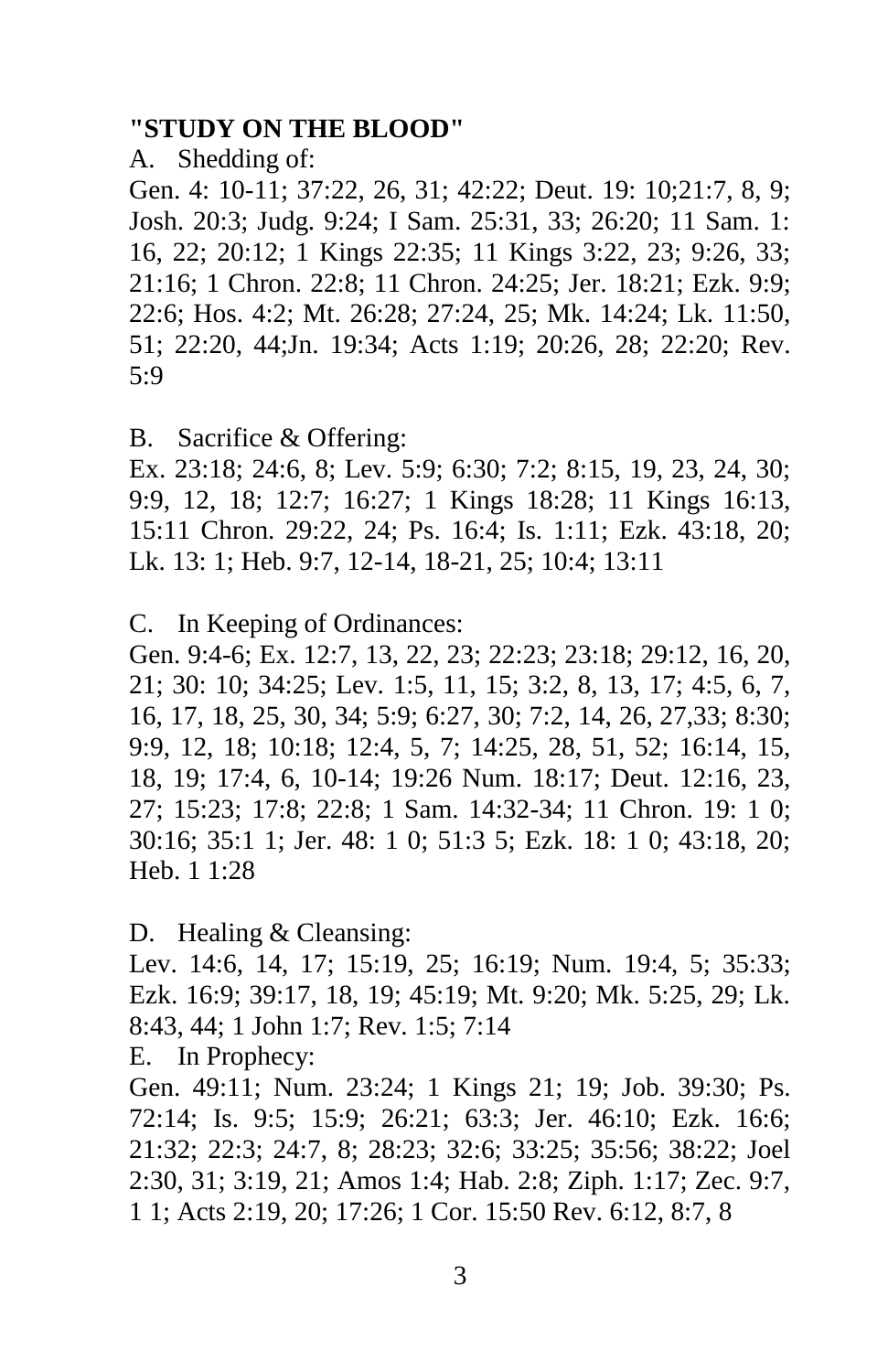F. Suffering & Sorrow (laminations): Job 16:18; Ps. 30:9; Ezk. 19: 1 0

#### **SCRIPTURE TEXT (cont.)**

G. Concerning Judgement & Condemnation: Ex. 4:9; 7:17,19, 20, 2 I; Lev. 20:9, 11-13, 16,18, 27; Num. 35:19, 21, 24, 25, 27; Deut. 19:6, 12, 13; 21:7-9; 31:14, 42, 43; Josh. 2:19; 20:5, 9; 11 Sam. 3:27, 28; 4:11, 14:1 1; 16:8; 1 Kings 2:9, 31-33, 37; 22:38; 11 Kings 9:7; Ps. 9:12; 78:44- 79:3, 10; 105:29; 106:38; Is. 4:4; 34:3, 6, 7; 63:3; Jer. I 9 9:4; 22:3; 46:10; Lam. 4:13, 14; Ezk. 3:18; 5:17; 14:19; 16:22, 36, 38; 22:4, 9, 12, 13; 23:45; 33:4, 6, 8; 36:18; Hos. 1:4; 12:14; Hab. 2:12, 17: Zeph. 1:17; Acts 5:28; Heb. 10: 29; Rev. 6: 1 0; 1 1:6; 14:20; 16:3, 4, 6; 17:6; 18:24; 19:2, 13

H. Evil Works, Betrayal, Treachery:

Lev. 19:16; Deut. 19: 1 0; Judg. 9:24; 1 Sam. 19:5; 25:26; 26:20; 1 Kings 2:5, 11 Kings 24:4; Ps. 94:21; Prov. 1:11; 6:17; 12:6; 28:17; 30:33; Is. 1:15; 59:3, 7; 66:3; Jer. 2:34; 22:17; 26:15; Ezk. 22:27; 23:37; 44:7; Hos. 6:8; Micah 3:10; 7:2; Mt. 23:30, 35; 27:4, 6, 8; Acts 18:6; 21:2 5; Rom 3:15

I. Good Works: II Sam. 23:17; 1 Chron. II: 19; 28:3; Ezk. 44:15; Mt. I 6:17; J n. 1: 13; Acts 15:20, 29; Heb. 12:4 J. Deliverance: Ps. 30:9; 50:13; 58:10; 68:23; Is. 33:15; Eph. 6:12; Rev. 12:11

K. Concerning Jesus & The Kingdom of God: Mt. 16:17; Jn. 6:53-56; 19:34; Rom. 3:25; 5:9; 1 Cor. 10: 16; 11: 25, 27; 15:50; Gal. 1: 16; Eph. 1:7; 2:13; Col. 1: 14, 20; Heb. 2:14; 10:19; 12:24; 12:12, 20; 1 Pet. 1:2, 19; l Jn. 5:6, 8; Rev. 5:9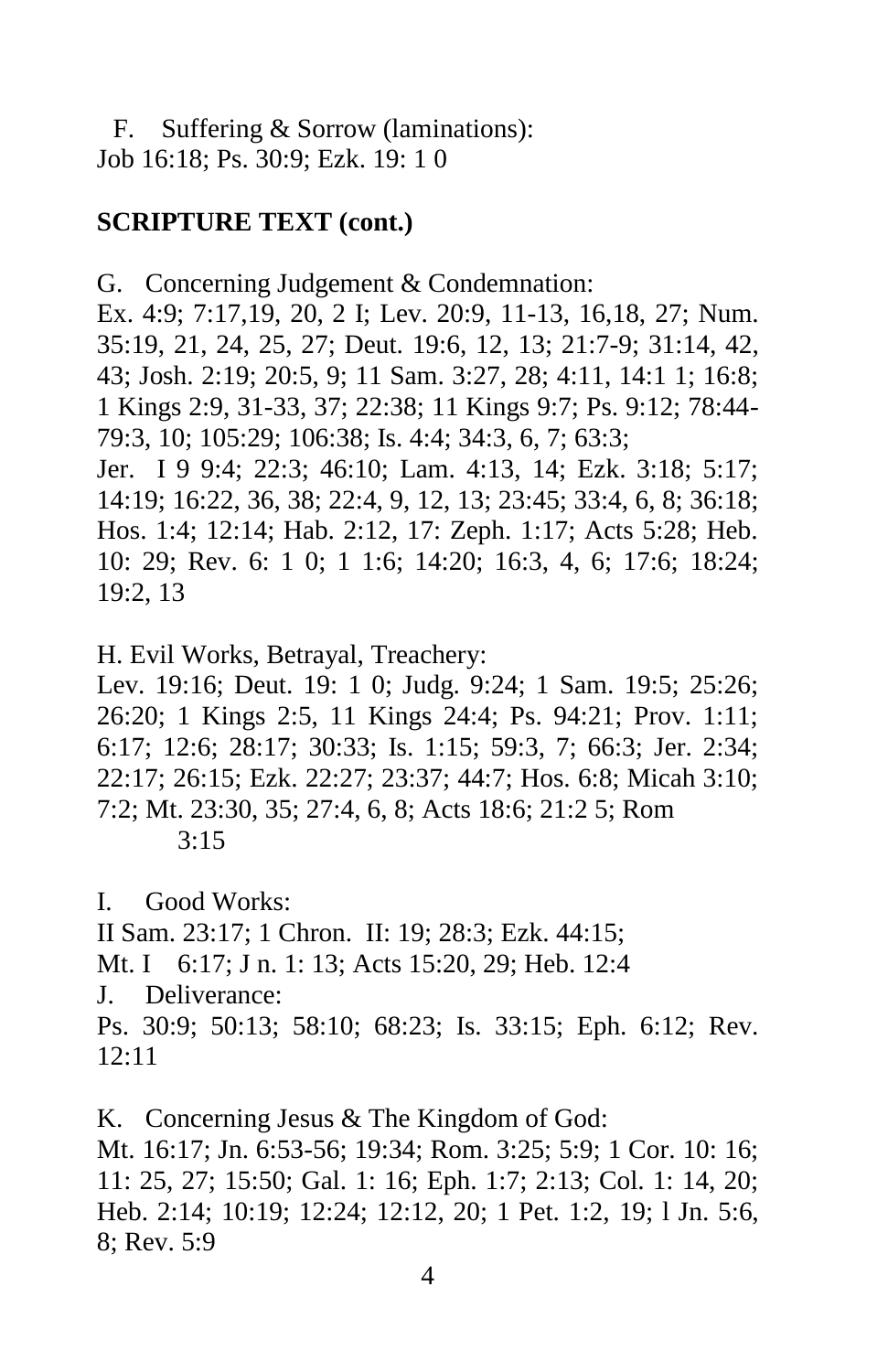# **DEFINITION OF THE TERM "BLOOD" AS USED IN HOLY SCRIPTURES.**

## HEBREW:

The word blood used in the original scripture; in the old testament, denotes; DAM (dawm), as that blood which is shed from a man or beast; by anal. the juice of a grape; fig (especially in the plural), bloodshed (drops of blood): compiled from DAMAM (prim root of Dam) - to be dumb, to be astonished, to stop, also to perish, cease, be cut down (off), forbear, hold peace, quiet self, rest, be silent, keep (put to) silence, be (stand) still, tarry, wait..

Root of Damam, is DAMAH, (daw-maw), aprim root - to be silent, dumb,; hence to fail or perish, "trans. to destroy" cease, be cut down (off), destroy, be brought to silence, be undone, X utterly.

### GREEK:

The word blood in the new testament, implies: HAIMA (hah'ee-mah), blood of men or beast, fig 'the juice of grapes', or specifics - (the atoning blood of Christ), by implicationbloodshed, (also kindred:-blood)

HAIMA\* - (HAIMATEKCHUSIA\* taken from), denotes shedding of blood, Root meanings - Haima (RHEO) - prim. verb, to flow as running water.

ek (ek or ex) - origin (the point whence motion or action proceeds) from, out, direct or remote after, X are at betwixt (yond), by this means of exceedingly, (abundantly) - (above), for (-th), from (among, forth up),  $+$  grudgingly  $+$  heartily heavenly x hereby,  $+$  very, highly, in, by (because, by

reason) of, off (from) on, out, amount (from, of) over, since, x thenceforth through, x unto, x vehemently, with (-out) often used in composition with the same general import; often of completion.

chuno (Cheo) - (to pour) forth, bestow, gush (pour) out, run greedily out, shed (abroad, forth) spill.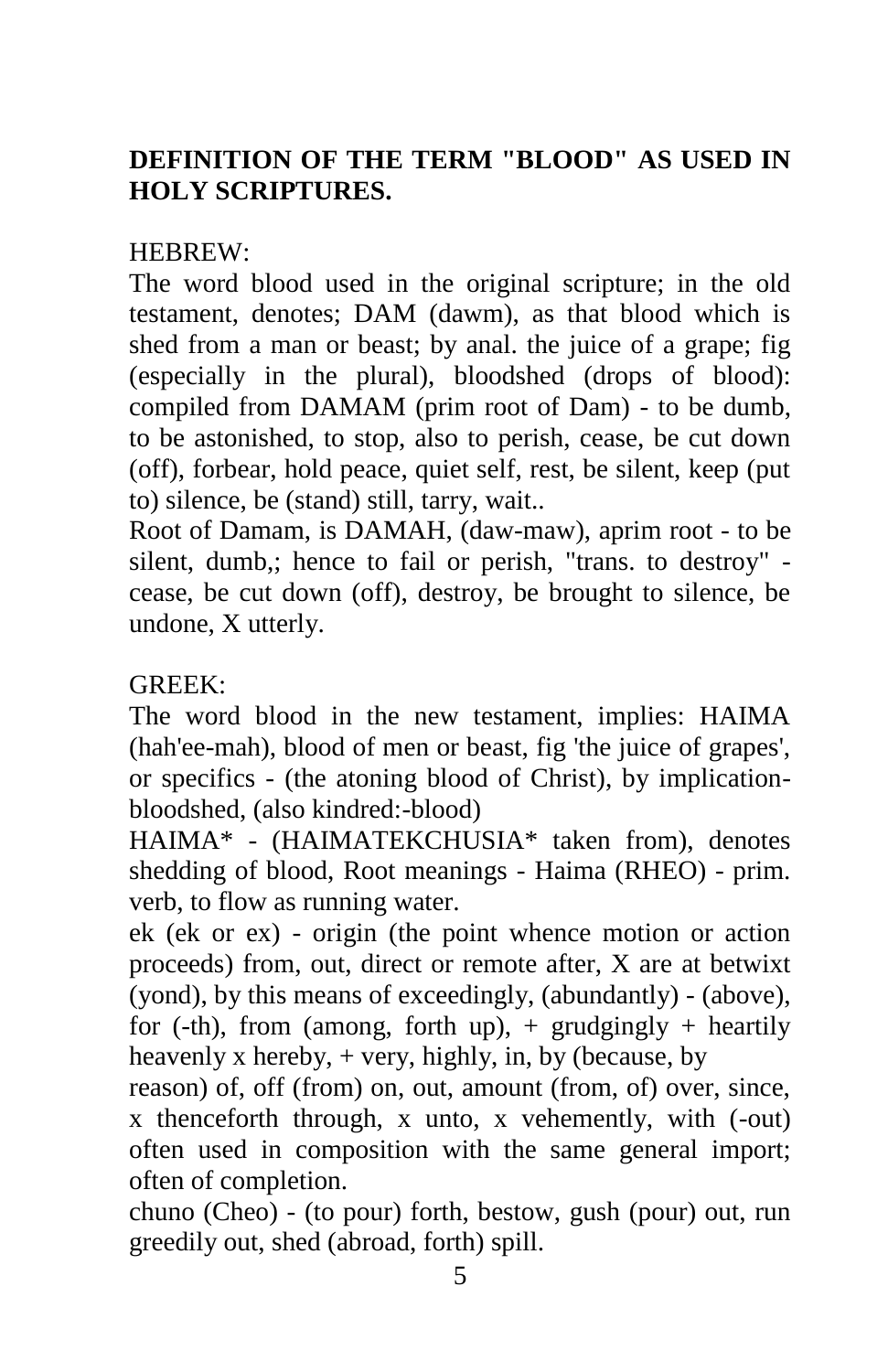Also used in term for (sickness, - Haimorrheo 'hahee mor hreh') to flow blood (rheo-prim root) - to flow as running water. ex. "issue of blood."

### "THE SHEDDING OF BLOOD"

 Keeping in mind the meaning of the word "blood", as used in the old testament, the character of blood, takes on quite an insight. What I have done, is, I have taken all the scriptures and categorized

them, into the different areas; such as "The Shedding of," "In Keeping of Ordinances," etc. The first area in which I will be discussing, is The Shedding of Blood.

In Gen. 4: 10, we find that the blood speaks. Yet according to the original meaning, blood, there means to be "put to silence". God spoke to Cain, right after he had slain his brother, Able. God said,

"The voice of thy brother's blood crieth out unto me, from the ground. Going by the original meaning of the word blood, we can see, that Abel had that lamb nature (of submission) so worked in him, that even when his very life, FOR THE LIFE IS IN THE BLOOD - (Lev. 17:1 1), was poured out upon the ground; it submitted to the surrounding elements, and its stillness, I'm sure it sounded forth like a big bass drum, through the heavens, even unto the ear of God. For the scripture says, "the voice ... crieth ..." And when God heard it He, being just in all His ways, recompensed, by marking Cain; that any one seeing him should slay him, for whosoever sheddeth innocent blood, blood shall be required. (Deut. 21:7,8,9.)

In Deut. 19:10, God reinforced this law, when He stated, innocent blood is not to be shed in thy land, lest blood be upon thy head. Although, in Josh. 20:2,3, God, moving in His justness, established cities of refuge, so that if a man slew his neighbor unawares, or innocently, lie would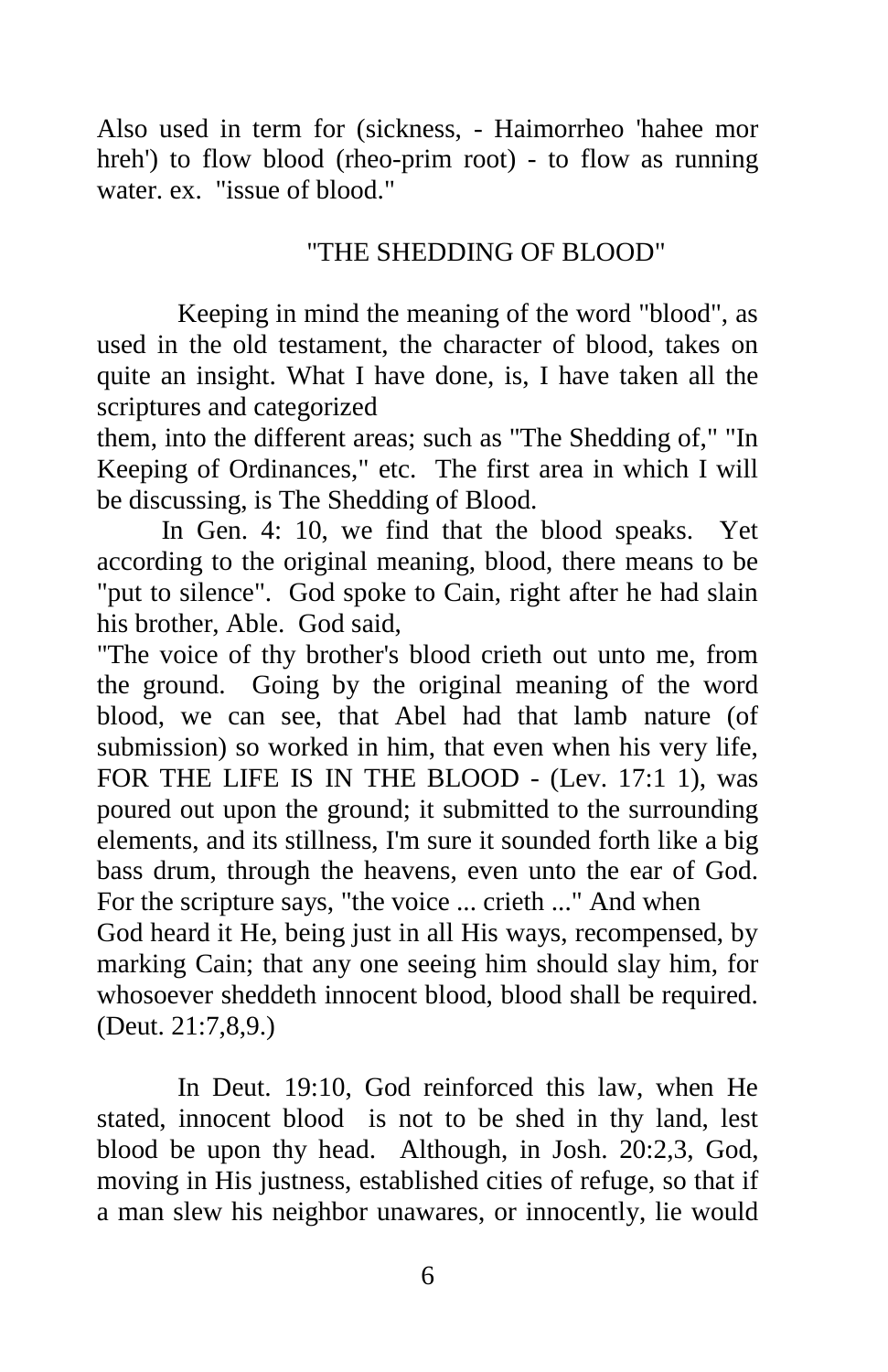have a refuge, to flee to, lest the avenger of blood overtake him and slay him. 'Me avenger of blood, was the slain man's nearest kinsman.

 In 11 Kings 3:22,23; we find that, the enemy's heart is instilled with fear, when he is confronted with the "Blood". Here when Israel, went up to fight against Moab, (Moab means the natural man; and was one Of Lot's sons through his daughters), they stood face to face, on each side of the waters. The sun came up in the morning; and as they stood facing one another, parted by the waters, the Word says "the sun shone upon the waters," Israel saw the reflection of the sun, but Moab saw the reflection, as a river of blood. This drew and enticed them and set a snare that they might be defeated, When they camp to the camp of Israel. Israel rose up and slew them and chased them back into their cities and even destroyed some of their cities on their own land. Of course we see in this, the type that when we (spiritual Israel), are moving in God's order and anointing, all we see in one another is the reflection of the true son, Jesus, but when the enemy comes, all he sees is the blood, thus he is enticed and then defeated and can do nothing but flee. Even as our enemy thought long ago that by crucifying and shedding the blood of Jesus he would win but found it to be his total defeat.

The cutting of the sword in the old testament, brought death by the running through, and by this, shedding of blood, (or life). Jer. 18:2l. In EZK. 9:9, the iniquity of Israel and Judah, caused the land to be full of blood. When violence prevailed in, Hos. 4:2, the scripture said "blood touched blood".

In the new testament, the word blood, takes on a whole new meaning. Here when it speaks of blood, the original meaning is: to flow as running water, to run greedily out.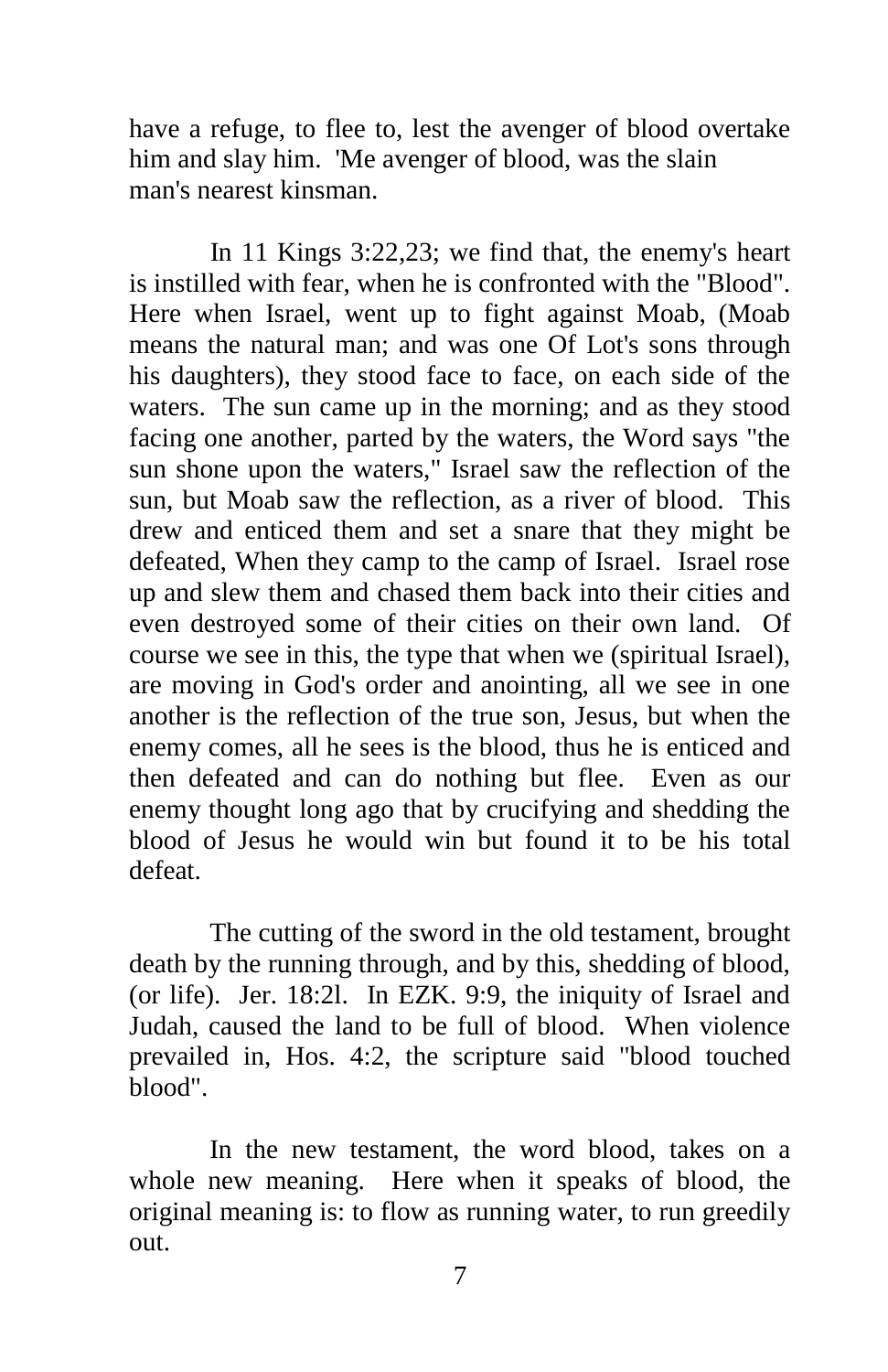In Matthew 26:28, we find that without the shedding of blood, there is no remission of sin. In Matt. 27:24,25, we find that the wicked cry out for the blood of the righteous: (or the life of the righteous.) In Luke 14:24, the scripture says that, Jesus Blood, was shed for many. Acts 20:28 states, Jesus purchased his church, with the blood, He shed on Calvary. Rev. 5:9; Jesus purchased us to God by his blood. In Acts 22:20, when Stephen's blood was poured out, Saul (not yet Paul), consented to it. But in the 26th verse we read Paul was made pure from the blood of all men, by Christ.

Luke 22:44 says; Jesus prayed so intently, His sweat was as great drops of blood. (11:50) the blood of the prophets, who perished between the altar and the house, would be required of this (ori. greek)...... "generation", added in the King James translation). In John 19:34 we read, … blood and water poured out from Jesus' side, when He was pierced with a spear by the soldier. And Acts 1:19, Judas shed his own blood in a field after he had betrayed Jesus.

So we see concerning the Shedding of the Blood, that the BLOOD:

- 1) SPEAKS TO GOD
- 2) THE LIFE IS IN THE BLOOD
- 3) THE ENEMY'S HEART IS FILLED WITH FEAR WHEN HE SEES BLOOD FOR HE KNOWS DEFEAT
- 4) IT WAS SHED FOR MANY, (for remission of sins)
- 5) BY IT JESUS PURCHASED THE CHURCH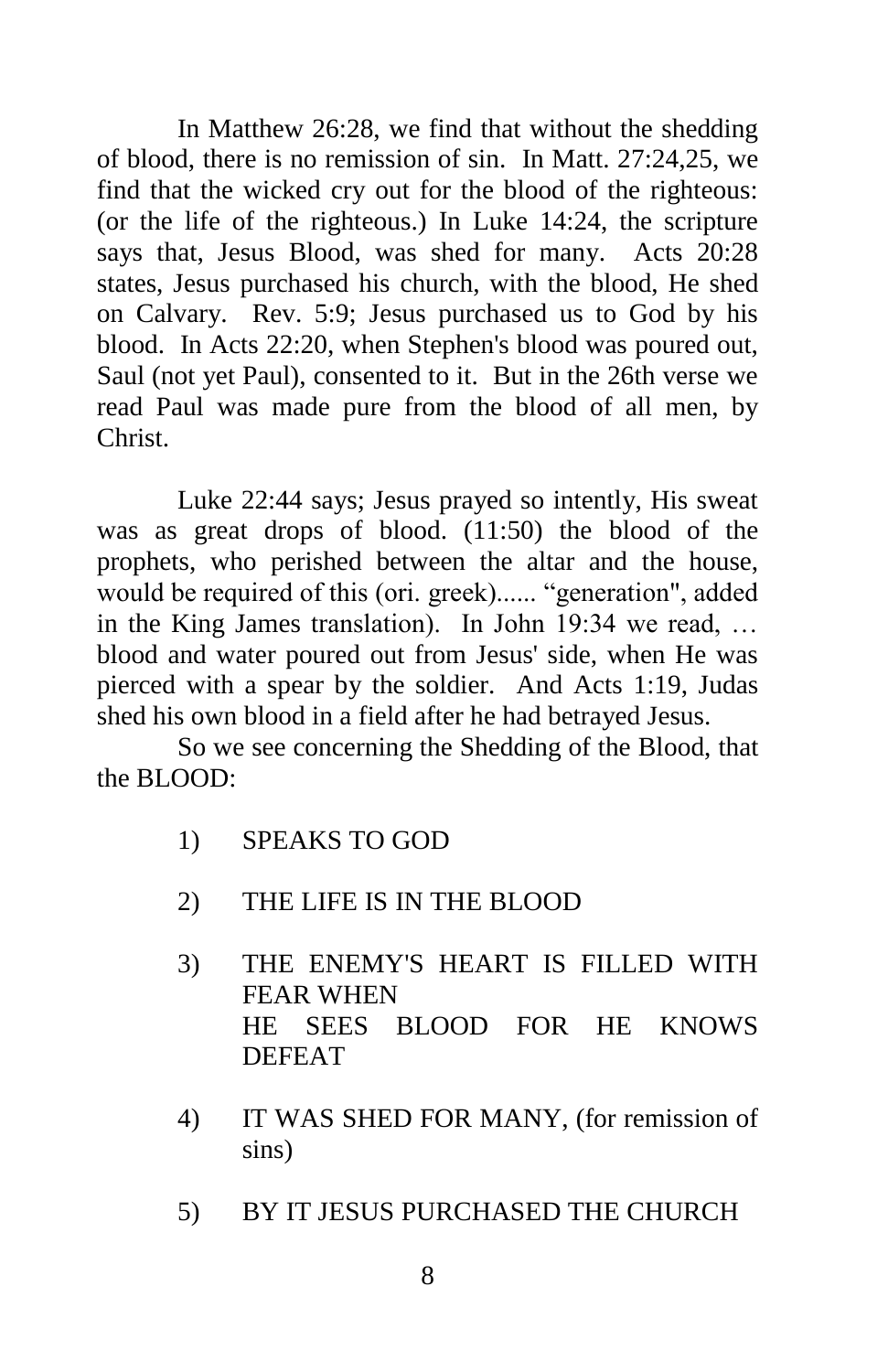- 6) BY IT JESUS PURCHASED US TO GOD
- 7) IT PURIFIES US
- 8) IT FLOWS (N.T.)
- 9) IT IS SILENT & STILL (O.T.) IT'S A SNARE TO THE ENEMY

#### **"SACRIFICE & OFFERINGS"**

There were several types of offerings that dealt with the blood. These were: sin offering, burnt offering, meat offering, and the drink offering. Because man was a fallen creature, God in His holiness and purity, could not look upon him in his fallen state. For God cannot look upon sin. Therefore He had to have a sacrifice, or an atonement for sin. All through the old testament, we find God required a sacrifice, or offering. We also find that God demands a special way of making an offering unto Him. In Exodus 23:18, we see the blood cannot be offered with leavened bread. In 24:6,8, we find that it was through the blood that God made His covenant with man. Sacrifices were done by the priests at the Tabernacle. (Lev. 12:7). The offerings were slain at the Brazen Altar, in the outer court, of the Tabernacle. The Blood of the sin offering was sprinkled upon the "side of the altar"; the Blood of the burnt offering, was sprinkled round about the altar". (Lev. 5:9; 7:2) the Blood of the peace offering was placed upon the altar round about, (9:18). The flesh of the offering was burned with fire without the gate. (Lev. 16:27) The kinds of animals used for the offerings were: bullocks, goats, rams, and lambs. All the blood was drained (wrung) out of the animal for an offering unto the Lord.

In Lev. 8:1 5 we find that the altar must be, first 'purified, then Sanctified' before it could be used for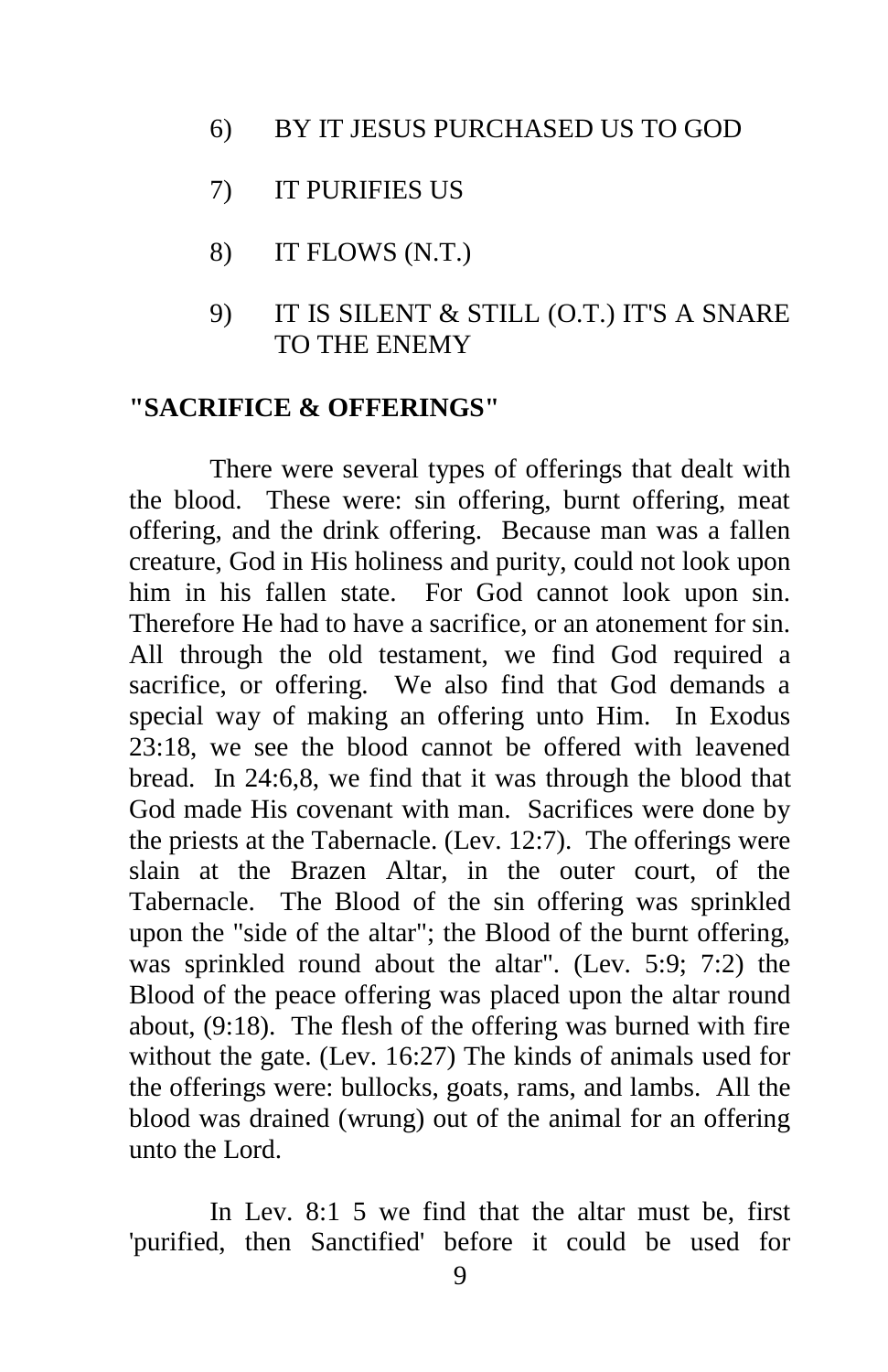reconciliation. The blood did this. Also, the high priest and his sons had the blood of the lamb put on the tip of their right ear, thumb of his right hand, and the great toe of their right foot. Aaron first, then his sons. Lev. 8:23,24. In the 30th verse we find, along with the blood, the anointing oil, was sprinkled with the blood, upon the priests. Here we see the blood, was used for the purification of the hearing, the purification of the ministry, and the purifying of the walk.

Concerning the sprinkled blood upon and round about the altar and the rest wrung out at the base of the altar; I see this as a type of Jesus, who when crucified, sprinkled the altar, (cross), upon and round about with His blood, by the nail prints in His hands and feet, the crown of thorns that had been thrust upon His head, and by the thirty-nine lashes He received on His back. But when the spear thrust into His side, by the soldier, then the rest of His blood was wrung out at the bottom of the altar. It flowed like a river. (Is. 53:11,12) ... he hath poured out his soul unto death ...

In Lev. (9:9), we find the blood was placed upon the horns of the altar. (blood here, means: the evidence of death). The blood was taken into the holy place, to make atonement, and carried all the way through into the holiest of all, the holy of holies, in the Tabernacle. The flesh, dung, and skin was burned without the camp. (Lev 16:27) So as when Jesus, our High Priest offered up His own blood, once and for all (Heb. 9:7,12-14), he also suffered without the gate, that He might sanctify the people. Heb. 13:11

In Ps 16:4, David abstained from offering a drink offering of blood, to other gods. I will go into more detail on this when I get into ordinances, the next topic, concerning my study.

But you see, all through the old testament, God, because of Holiness, had to have a sacrifice for sin. For God desired to have union with man, but couldn't because the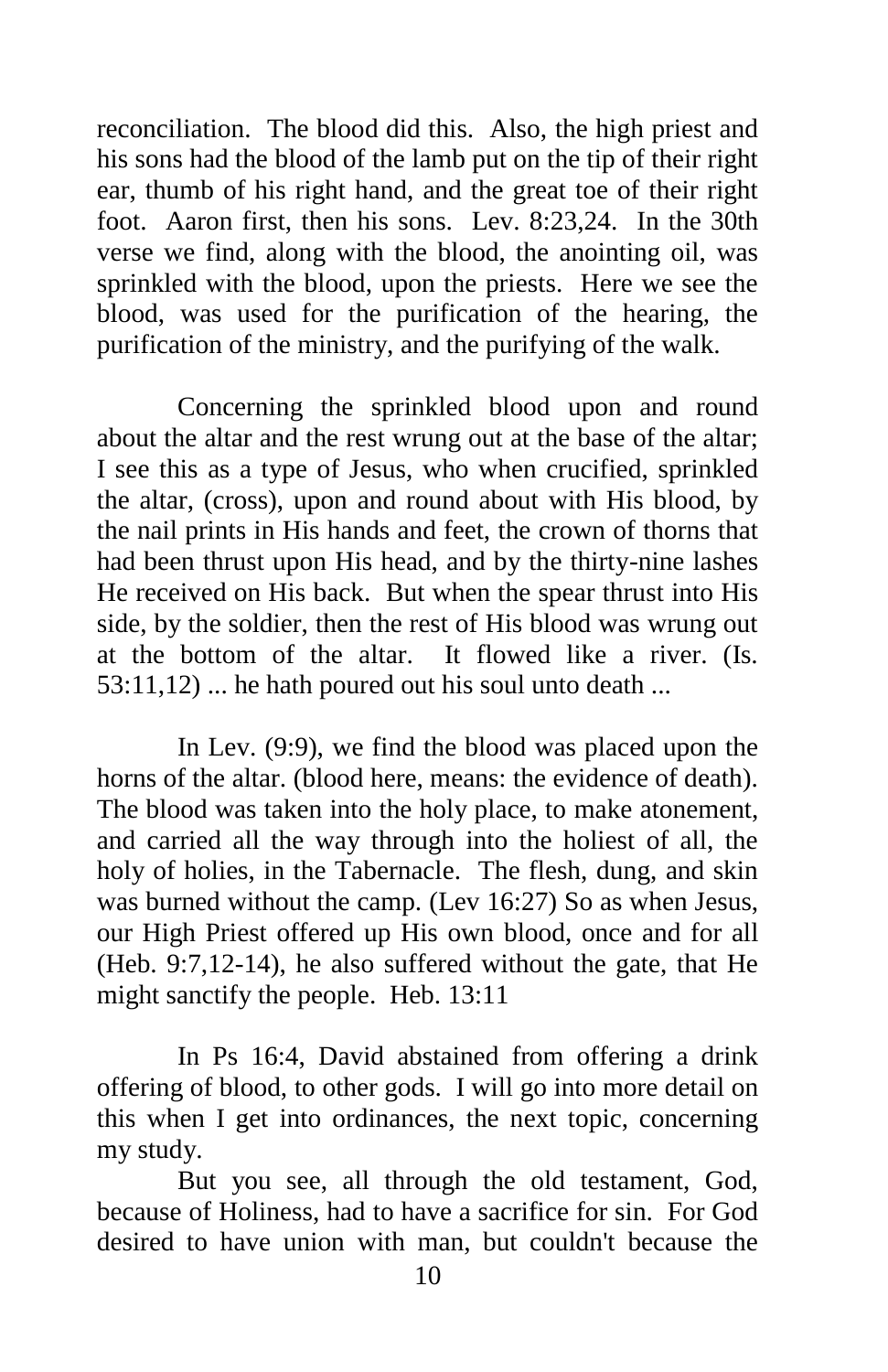holiness of God could not have union with the unholiness of man. And it was His grace that He didn't, for had God ever manifested himself to us in His fullness, it would literally destroy us . . . so fast, that if we had enough time, we would scream, "get me away from here". But we wouldn't have enough time, so you see it is His grace that allows us to be changed, line upon line, here a little, there a little. (Is. 28:10; 6:1-7).

Now, keeping our same line of thought,. . . God although He had to have a sacrifice, did not desire one. (Is. 1: 11, 1 9; Luke 13: 1*,* Heb. 10:4) In Is. 1: 19; God has had enough sacrifices, (He is full of them), all he desires is that we be willing and obedient; for if we're willing and obedient, we shall eat the good of the land. "What is our promised land?, (the cross)" Sis. Laney Thornton, March 14, 1976. In Luke we see that He desired not a blood sacrifice, but a repentant heart. This is all the more confirmed in Heb. 10:4 where we read, "it is impossible for the blood of bulls and goats to take away sin".

Now, because God did desire to have union with man, He sent his only son, Jesus, that He might pardon, cleanse and sanctify us to Himself, because His Holy Spirit could not dwell in an unclean you the testament by the blood!; but in the original greek translation. that's not what it says at all, it states, "The blood of the testament, enjoined unto you, God." Even here we see the burning desire of Father God to have us joined to Himself, and when we stand in Christ we are, for He hath reconciled us unto Himself. (Col. 1:20). So we see here that Jesus offered up the perfect sacrifice unto God, once and for all, even His own blood. Thereby, causing God when He sees us, to see us perfect, without spot, or blemish; for He sees us through the blood of

His precious Son, Jesus. (Col. 1:20, 21, 22)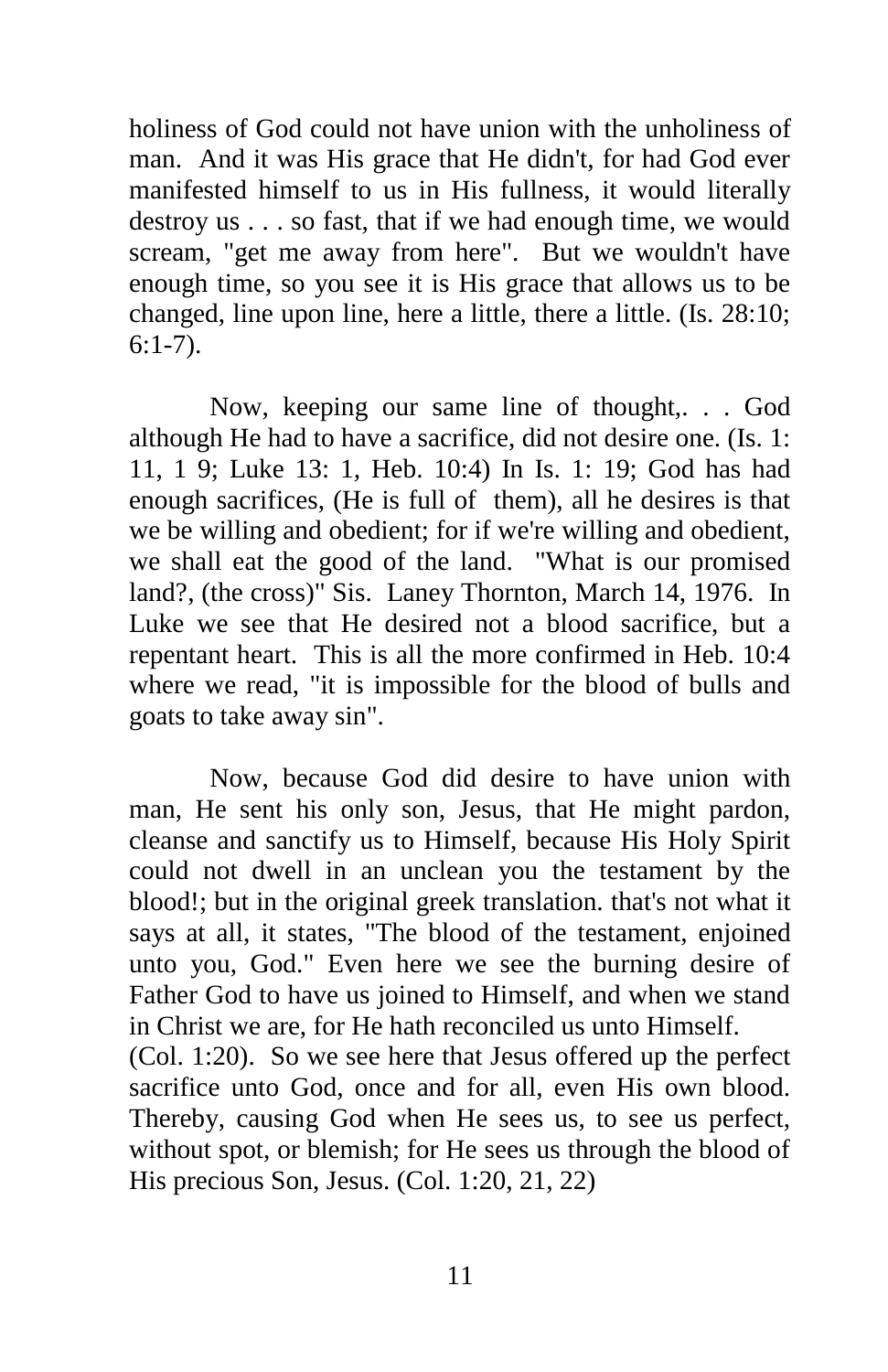- So we see concerning Sacrifices and Offerings, that the blood:
- 1) MAKES ATONEMENT
- 2) PURIFIES & SANTIFIES THE ALTAR
- 3) PURIFIES OUR HEARING
- 4) PURIFIES OUR MINISTRY
- 5) PURIFIES OUR WALK
- 6) ENJOINES US TO GOD
- 7) REACHES GOD THROUGH THE HIGH PRIEST



"The Pathway of the Blood"<br>Where-ever the High Priest went, the Blood went.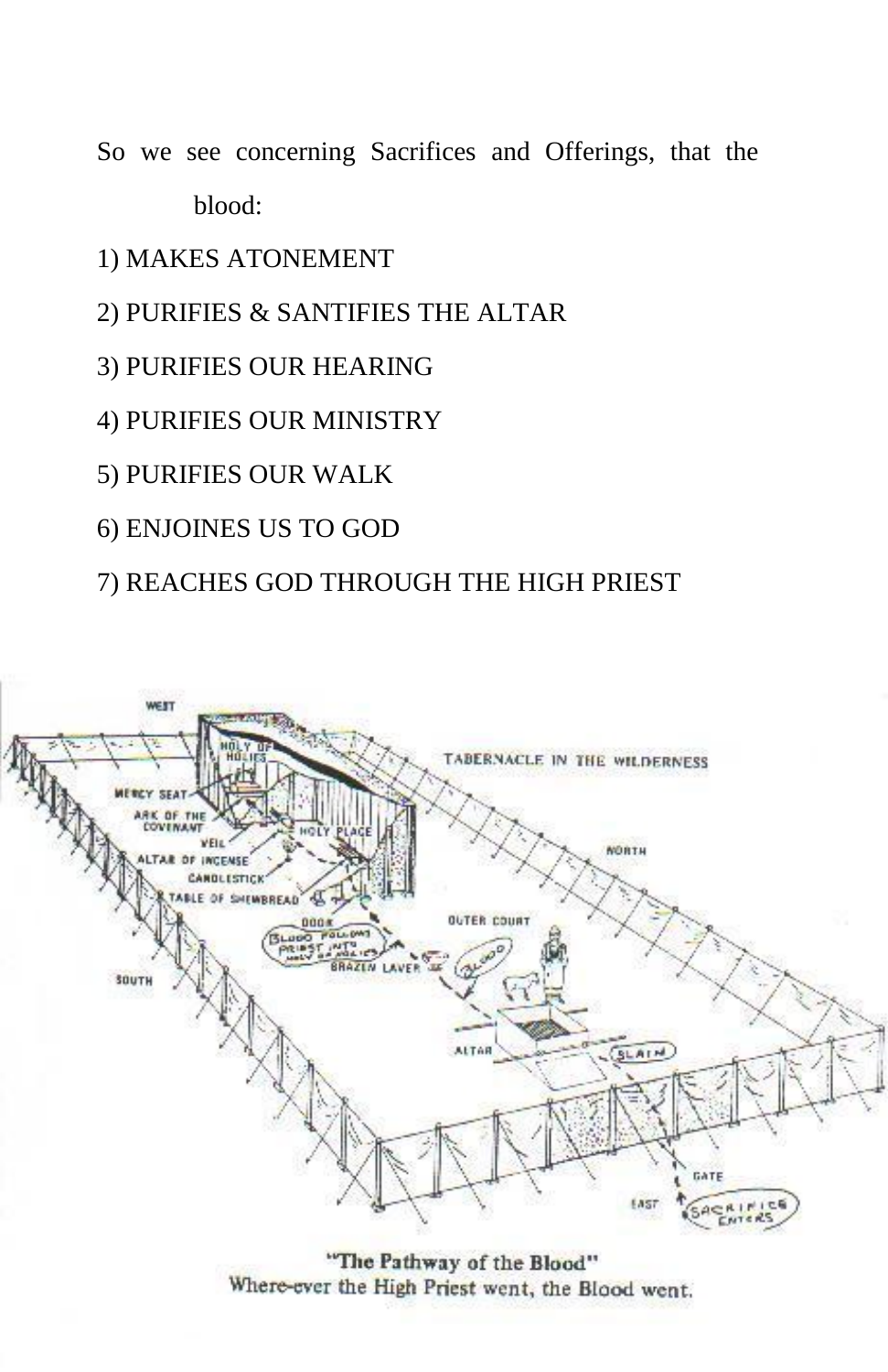# "IN KEEPING OF ORDINANCES"

The reason there had to be ordinances, or laws, was because God's Spirit does not move, except it move in order. If we move out of God's divine order, even for that which we think is "good", and well pleasing in the sight of the Lord, we find ourselves in the same position, even Uzzah was in, long ago when he laid his hand to the ark, and the holiness of God smote him. (II Sam. 6:7).

These are the laws of God concerning the blood and Israel. God was very strick concerning the "blood". In Gen. 9:4-6, it reads who so sheddeth man's blood, by man his blood, shall be shed. And yet in Jer. 48: 1 0, we read, cursed be the man that keepeth back his sword from blood. The Word is not contradicting itself, these two scriptures are both right; it all falls back on whether or not we are moving in order, God's divine order for that moment. In the first scripture, the man whose blood was shed was his own brother. It was brother rising up against brother. In the second, it was the nation of Israel fighting against their enemies, Moab, which is a type of the flesh, the natural man.

Concerning the keeping of ordinances in sacrifices; In Ex. 12:7, when the passover was instituted, we find it was the blood that kept the destroyer from smiting Israel 9 s house. But they had to keep it in the order in which God gave them to keep it. They struck it on the two side post, and upon the upper door post of the house wherein they ate the passover lamb. No one went out of the house until morning. The blood of the covenant was not to be offered with leavened bread, and none of the fat remained until morning. When the order is followed in sacrifices, the blood hallows (make fit for God.) In Ex. 29:12, 16, 20, 21; Aaron, his sons and all their garments were hallowed by the blood.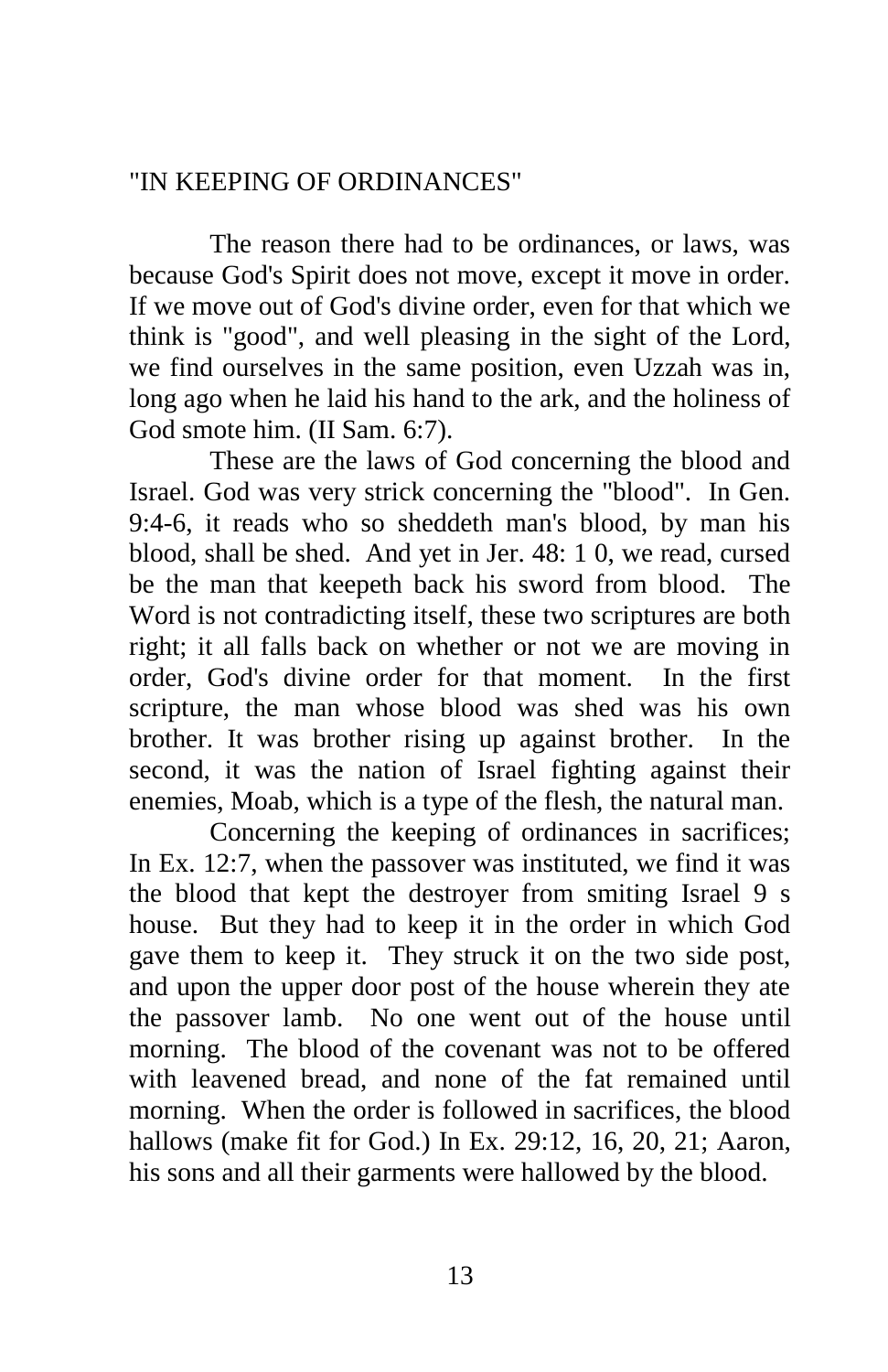Atonement was made by putting the blood upon the horns of the altar, once a year, for sin. Here are three types of sacrifices:

Law concerning "BURNT OFFERINGS":

Lev. 1:5, 11, 15; A male of sheep or goat, without spot or blemish, was brought. The priest is to kill it on the altar northward before the Lord: and the priests and Aaron's sons shall sprinkle the blood round about the altar. If the offering be a pigeon or a turtle dove, bring it to the altar and wring off its head, and the blood shall be wrung out at the side of the altar.

Law concerning "PEACE OFFERINGS":

Lev. 3:2, 8, 13, 17; He shall lay his hand upon the head of the sacrifice and slay it at the door of the Tabernacle. Aaron's sons shall sprinkle the blood on the altar round about. It shall be a perpetual statute for your generations, through out all your dwellings, that ye eat neither fat nor blood.

(same procedure for bullock, lamb, or goat.)

Law concerning "SIN OFFERINGS":

Lev. 4:5-7, 16-18, 25, 30, 34; The priest who is anointed shall take of the bullock's blood, and dip his finger in the blood and sprinkle the blood seven times before the Lord, before the veil of the sanctuary. An the priest shall put some of the blood upon the horns of the altar of sweet incense, and shall pour all the blood of the-bullock at the bottom of the altar of burnt offering, at the door of the sanctuary.

All the way through, offering after offering, the blood was sprinkled on the altar, and the rest, wrung out at the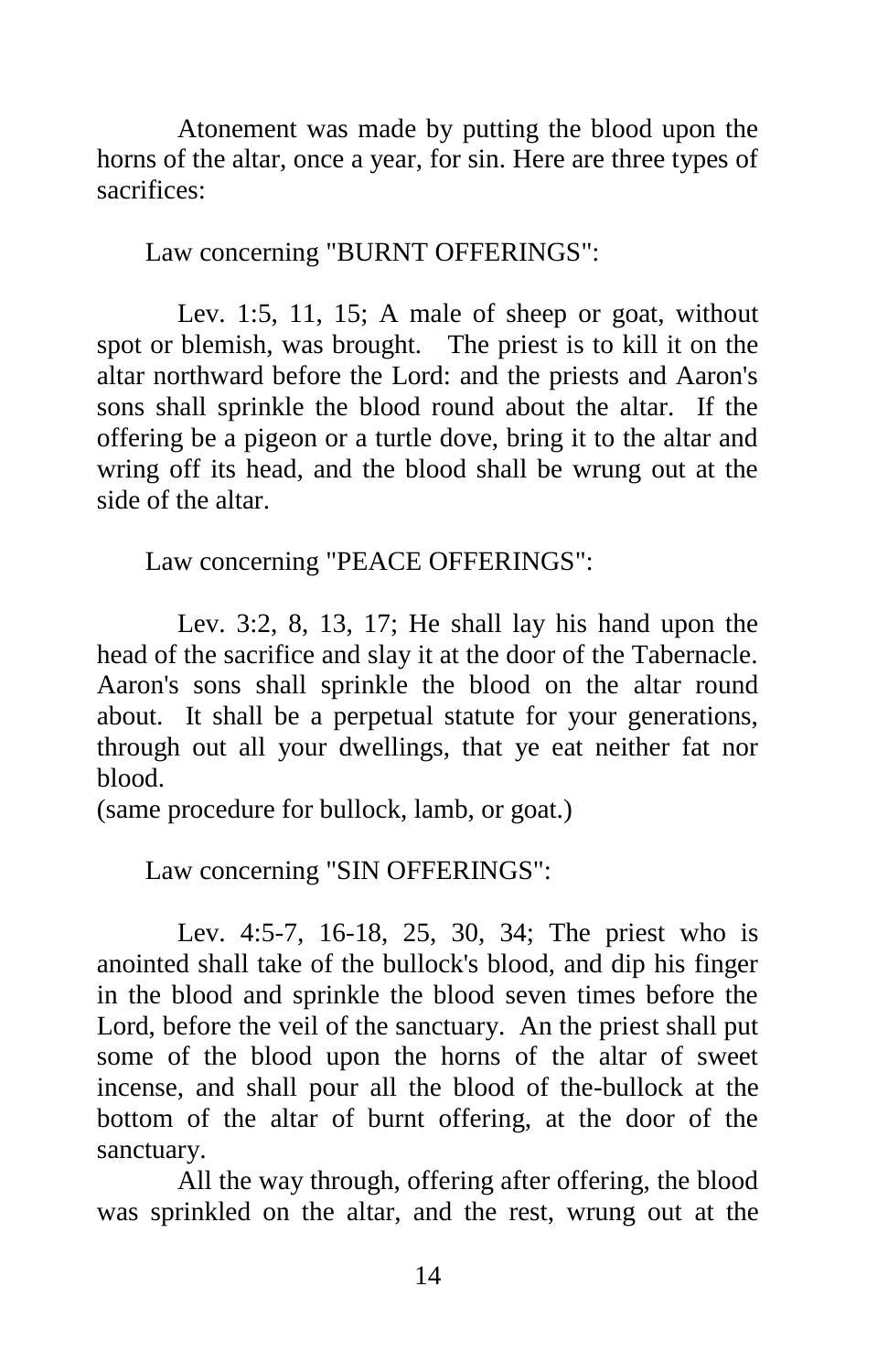bottom of the altar. If a man have an offering and bring it not to the door of the

Tabernacle after lie has slain it, he has shed blood and blood shall be imputed to him, that soul shall be cut off from among the people. Lev. 17:4; 16:14 states, the blood was sprinkled upon the mercy

seat 7 times. The blood sanctifies. Lev. 8:30

All through the old testament, God tells His people, "Do not eat the blood of a beast", if you do your soul will be cut off from my people! Lev. 7:26, 27; ye shall eat no manner of blood, whether it be fowl or beast. Whatsoever soul shall eat any manner of blood, that soul shall be cut off from His people. In Lev. 19: 26, eating the blood is put in the same category as enchantment and observing times. It is all sin. In Deut. 12:6, 16; states "ye shall not eat the blood of all animal, ye shall pour it oil the ground.

15:23- the blood was to be poured on the ground like water. With this in mind, can you imagine what went through the minds of the Jew, when Jesus said "except ye eat my flesh and drink my blood, you shall have no part of me", (John 6:53-56), This must have really thrown a monkey wrench into the 'law keeping Jews'. But you see the reason God said you shall not eat of the blood of a beast was because what you were doing was taking into yourself the blood, or life, of a beast; where as when you drank the blood of Jesus you were taking into yourself the life of the son of God! The true life. This also is why David would not offer any drink offerings of blood to strange gods (ps. 16:4).

This is the very reason why God demanded the blood as the only acceptable sacrifice, to atone for sin.

It is spelled out so plainly in Lev. 17:10-16, that I'm not even going to expound upon it. I'm just going to state it as it is in the King James version of the scripture: Lev.  $17:10-16:10-16$ 

10 And Whatsoever man there be of the house of Israel, or of the strangers that sojourn among you, that eateth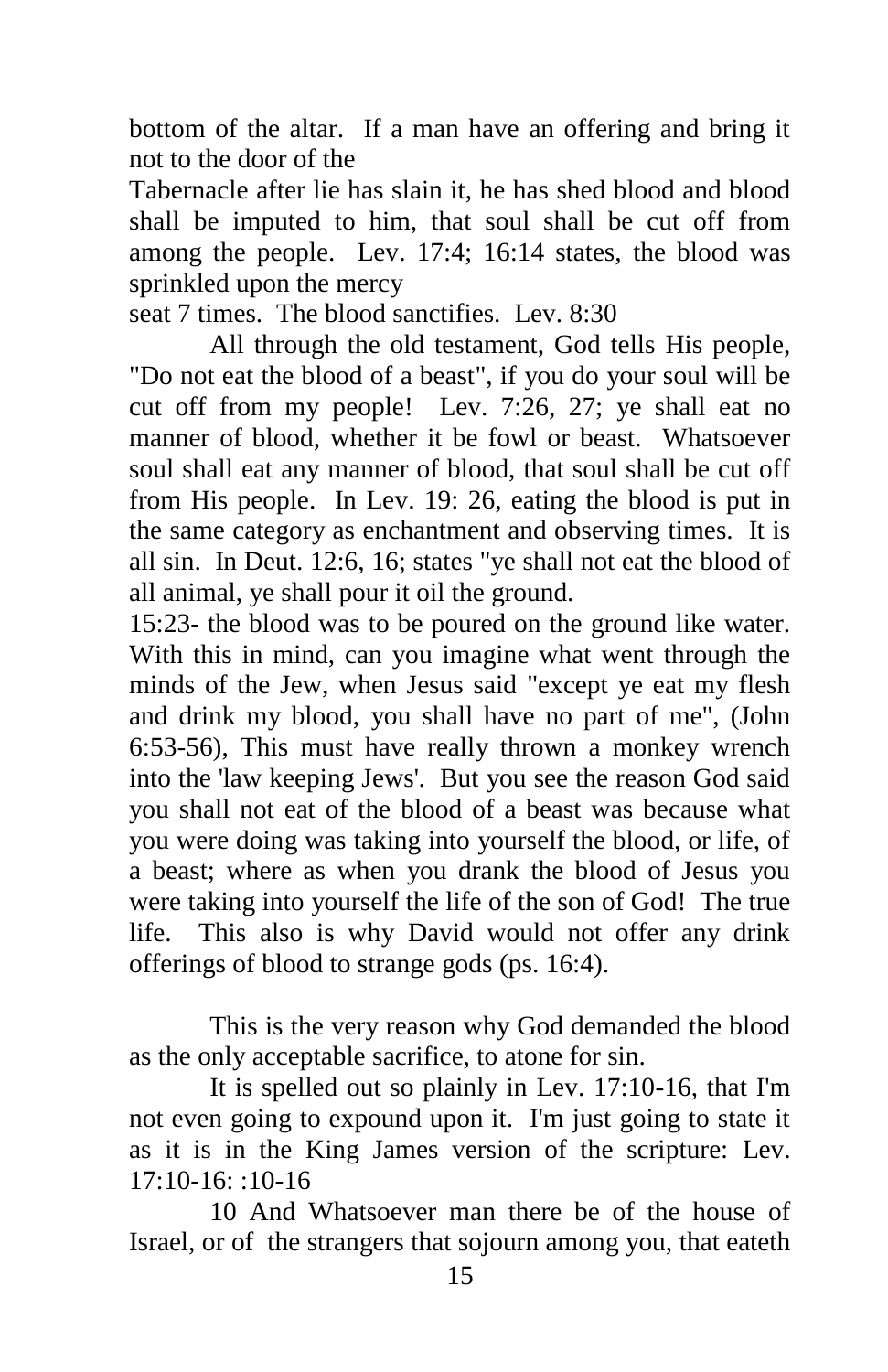any manner of blood; I will even set my face against that soul that eateth blood, and will cut him off from among his people. 11 For the life of the flesh is in the blood: and I have given it

you upon the altar to make atonement for your souls: for it is the blood that maketh atonement for the soul. 12 Therefore I said unto the children of Israel, No soul of you shall eat blood, neither shall any stranger that sojourneth among you eat blood. 13 And what so ever man there be of the children of Israel,

or of the strangers that sojourn among you, which hunteth and catcheth any beast or fowl that may be eaten; he shall even pour out the blood thereof, and cover it with dust. 14 For it is the life of all flesh; the blood of it is for the life thereof; therefore I said unto the children of Israel, ye shall eat the blood of no manner of flesh: for the life of all flesh is in the blood thereof; whoso cateth it shall be cut off. 15 And every soul that eateth that which died of itself, or that which was torn with beast, whether it be one of your own country, or a stranger, he shall both wash his clothes, and bath himself in water and be unclean until the even: then shall he be clean.16 But if he wash them not, nor bath his flesh, then he shall

bear his iniquity.

This is the "reason" God has to have the Blood for atonement.

> So concerning "the keeping of ordinances" the blood:

- 1) IS A VISIBLE SIGN TO GOD
- 2) HALLOWS (makes fit for God)
- 3) DOES A COMPLETED WORK
- 4) IS THE LIFE OF THE FLESH
- 5) ATONEMENT IS MADE THEREBY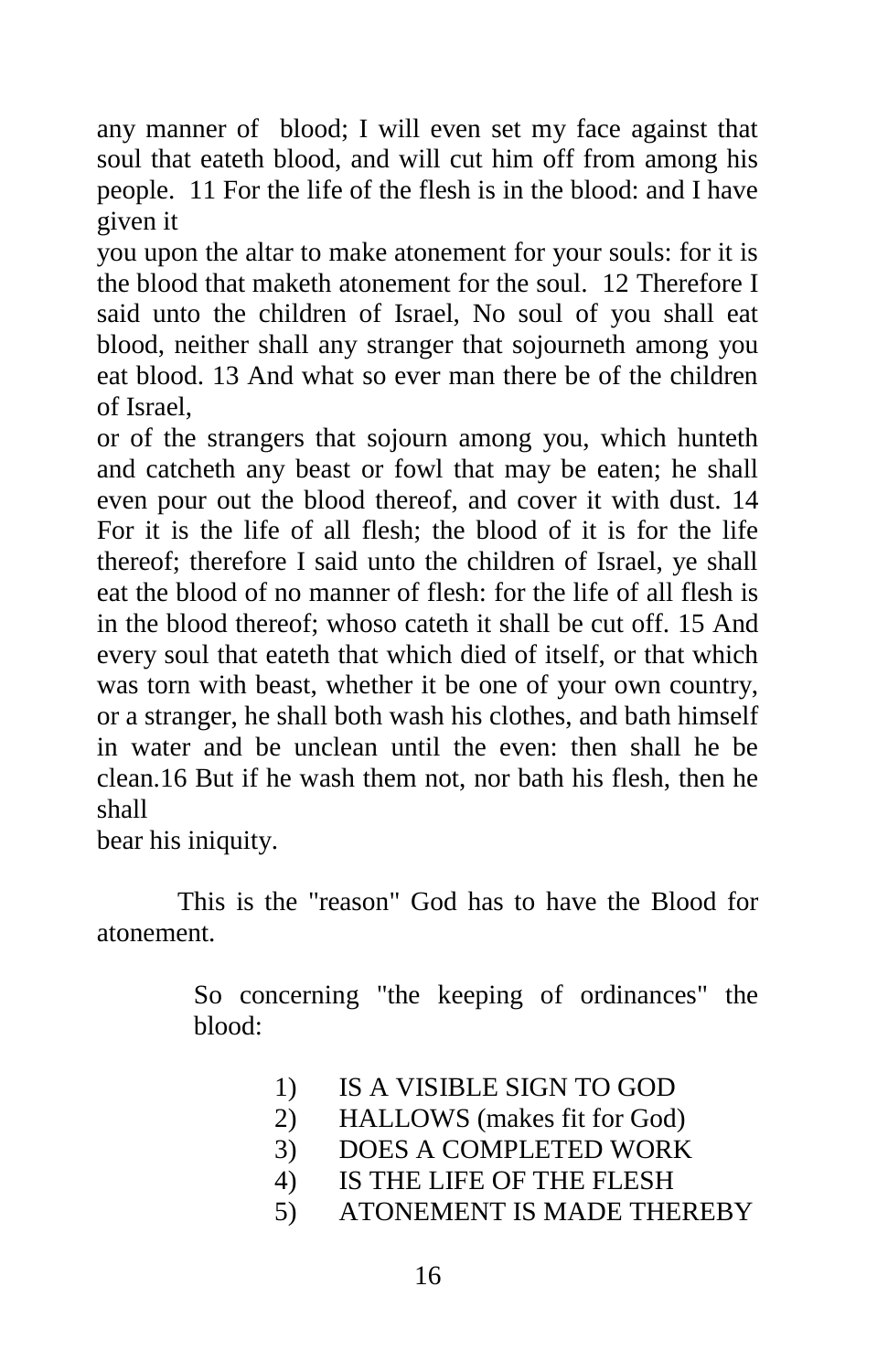### 6) SIGNIFIES DEATH (of a sacrifice, nation, etc.)

## **"HEALING & CLEANSING"**

In the natural the blood is that substance that cleans the body of all impurities. Just as the blood of Jesus cleanses us from all sin, (Col. 1 :20;2 1 ), we find in the old testament God accepted the blood of sacrifices, to cleanse His people thereby. In Lev. 14:6, we read, the blood sacrifice was used to cleanse the leper. In verse 7, any one to be cleansed had the blood placed on the tip of their right ear, on the thumb of their right hand, and on the great toe of their right foot. Verse 17: the anointing oil was placed on the same areas, on top of and right after the blood was applied. Here in the old testament, the blood from a sacrifice was used to cleanse one with an issue of blood, Lev. 15:19; But in the age of Jesus, it was faith that cleansed the issue of blood. Matt. 9:20; Mk. 5:29,25; Lk. 8:43, 44;

Of course Jesus is the true sacrifice. That is why when she (the woman with the issue of blood, Mk. 5:29) met up with the Lord Jesus, she met the true sacrifice which was acceptable before God, and when she reached out and touched Him, the power that was with in him flowed out to heal her. Thus Jesus said, "Who touched me?" For I perceive virtue has gone out of me. Lk. 8:43, 44. "Daughter, thy faith has made thee whole."

The land cannot be cleansed of the blood that is shed there only by him who sited it, that man's Blood shall be required. Num. 35:33; 19:4, 5 - for the cleansing of the unclean blood, a heifer was brought, it was slain without the camp, the priest sprinkled the blood seven times toward the congregation, then the flesh, blood, skin, and dung was burned with fire. This is the only type of sacrifice I have come across that burned the blood along with the rest of the animal. In Lev. 16:19, the blood cleansed and hallowed the altar after seven times sprinkling.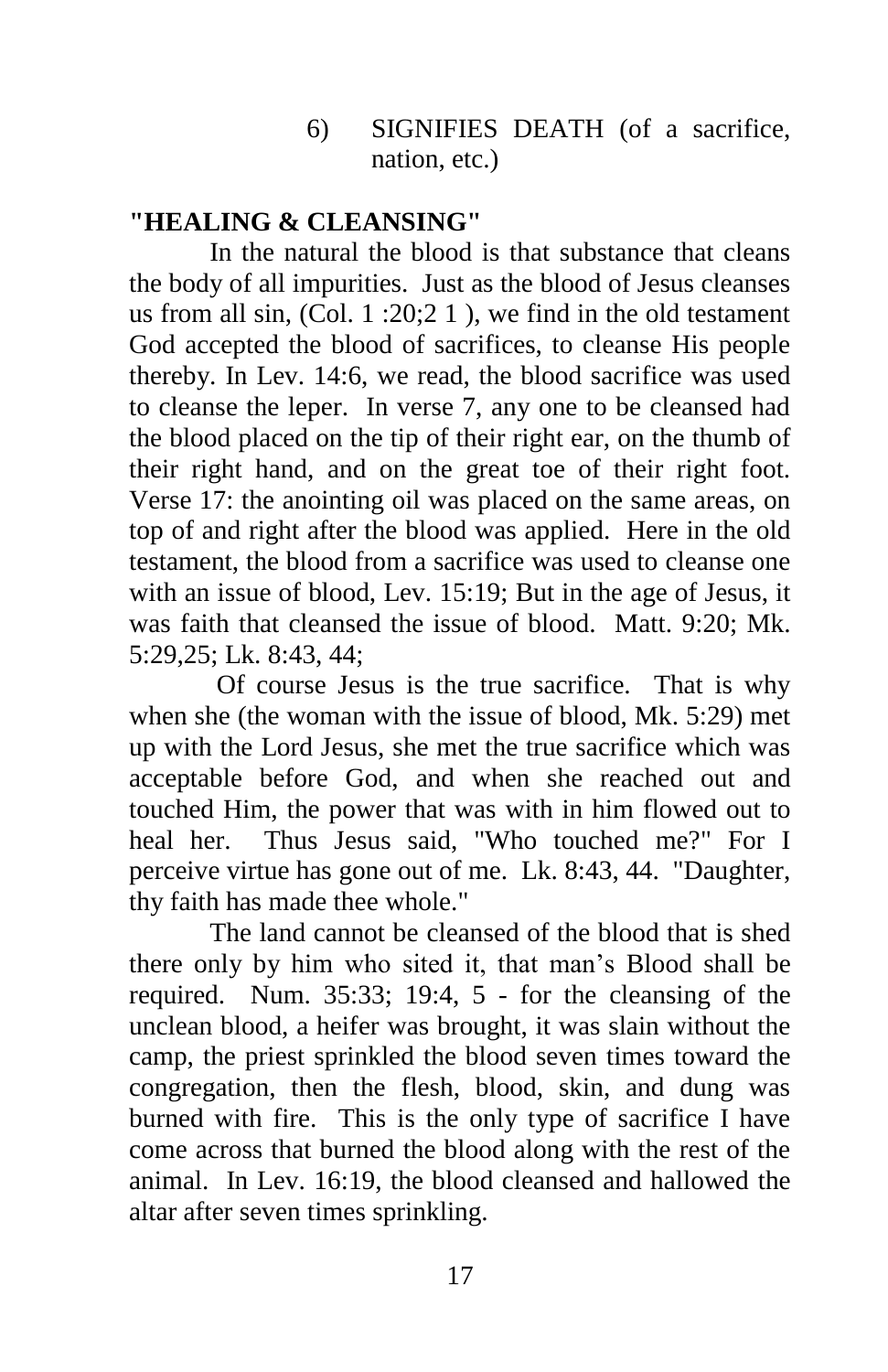In Ezk.16:6,9; When Jerusalem entered into the covenant with God; we became His. He washed us with water, and thoroughly washed away our polluted blood from us, and anointed us with oil.

In Ezk. 39:17, 18, 19; we are commanded to eat of the blood! All through the Old Test. we are told if we eat the blood of any manner of flesh, that soul will be cut off. But here in Ezk. we are told, ye may eat flesh and drink blood. The reason is because this is one of three times through the scripture God says He is making a sacrifice to you. "Assemble yourselves on every side to the sacrifice I do make to you…. " Now if you remember there is one other place in the new testament where we are told to eat blood. It is when Jesus said, "except ye eat my flesh and drink my blood, you will have no part of me." (Jn. 6:53-56) You see all Ezekiel was doing, was fore-telling the offering up of Jesus, God's one true sacrifice. In 1 Jn. 1 :7, we read, the blood of Jesus cleanses us from all sin.

In Rev. 1:5, the word says our sins are washed away by His blood. 7:14,The word says, the ones who came out of the great tribulation, washed t heir own robes in His blood. Where the one implies an imputation of righteousness; the other speaks of being clothed in His righteousness. (Col. 1:22; Eph. 4:24; 1: 14; Rom 8:29, 30) No longer imputed but imparted !

So we see from the aspect of healing and cleansing the blood:

- 1) CLEANSES
- 2) CLEANSED AND HALLOWED THE ALTAR
- 3) WASHES
- 4) HEALS

# **"CONCERNING PROPHECY"**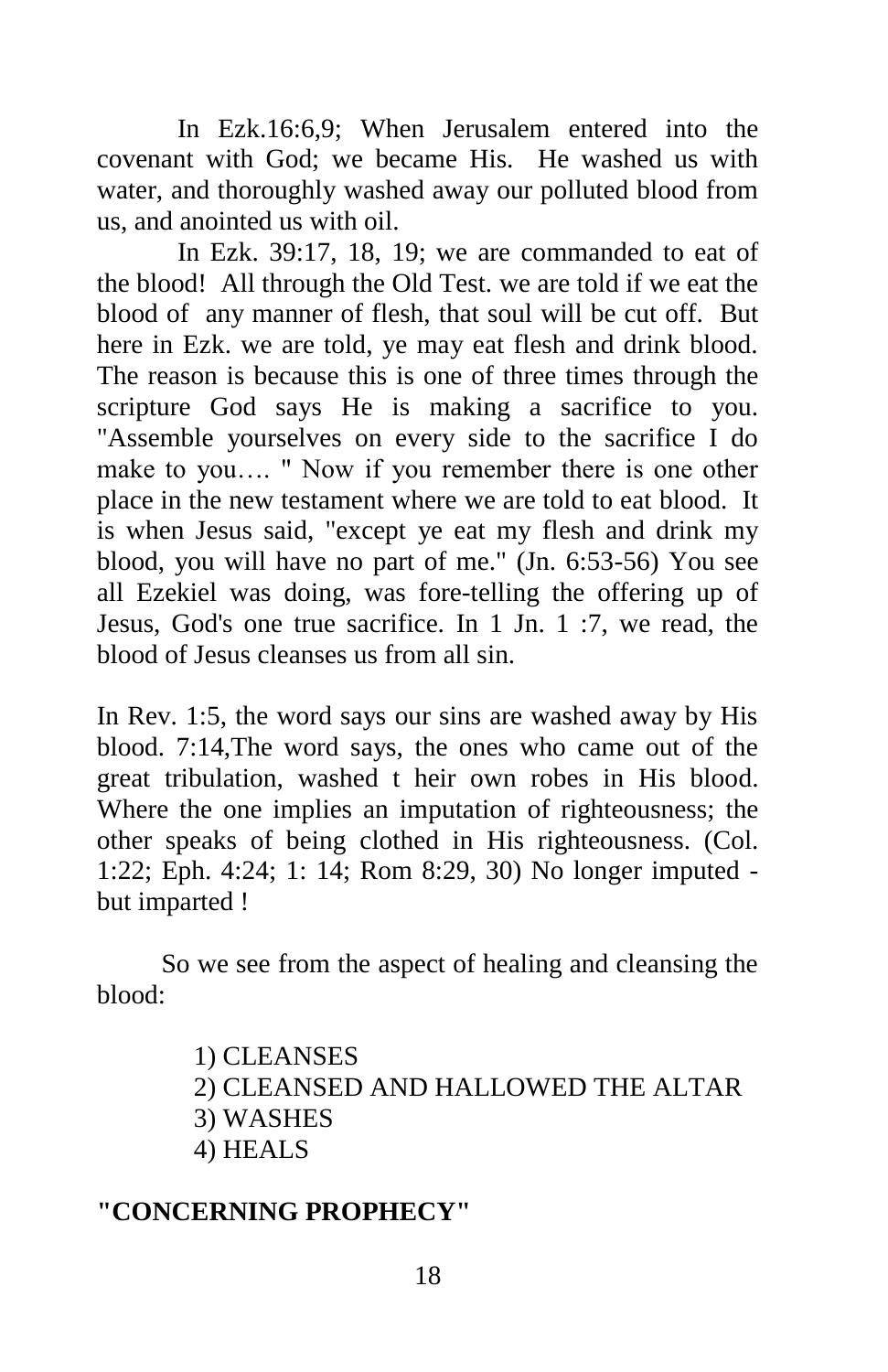In Gen. 49:1 1, we read, Judah's garments were washed in wine and his clothes in the blood of grapes. Wine here means the life of God, the blood speaks of quietness, and the grapes are types of the sons of God. Judah of course means Praise; types obtained from Bro. Dee Davidson, notes on studies on the 12 tribes of Israel; March, 73.

In Num. 23:24, Balaam prophesied, victory over Israel's enemies, saying they shall rise up as a great lion (lion of Judah) and devour their prey and eat the blood of the slain. Is. 15:9, Isaiah prophesies against Moab (types of the natural man), "The waters of Dimon shall be full of blood." In Ezk. 35:5-6, Against Mt. Seir, (same as Esau, Edom, both mean "Red"; Amaleck was Esau's grandson-Seir speaks of the flesh-bro. Don Day, Sun. A.M. teachmg, Mar. 14, 76.) you shed blood in the time of their (Jerusalem), Iniquity had ended; I will prepare thee (Mt. Seir) unto blood and blood shall pursue thee, since thou hast not hated blood, even blood shall pursue thee. (Blood - sin in the flesh).

God said He would water the land wherein Pharoh dwells, with his own blood! Ezk. 32:6; 21:32 states, Ammon shall be for fuel to the fire, his blood in the midst of the land, thou shalt have no more remembered, for I thee Lord have spoken it. Here we see God said He would destroy Moab and Ammon. Moab and Ammon were Lot's two sons by his daughters, Gen. 19:36-38. Types of the natural man; Dee Davidson, Mar. 73, or sinful flesh, the adamic nature !

In judgement, Is. 26:2 1, the earth will no longer conceal the blood of the slain. Ezk. 24:7, 8; says, concerning Jerusalem's uncleaness, her blood is in the midst of her. Every time God mentions the blood of a city as being in the midst of her, it is speaking of uncleaness of that city, she bears her own iniquity. I Kings 21:19, Elijah prophesied to Ahab, "the dogs shall lick your blood, because you have done evil in the sight of the Lord." In the day of vengeance, Is. 63.3, the blood of those (not in Christ), shall sprinkle Ms Garments, His fury will be poured out. Ps. 72:14, our blood is precious in His sight. Joel 2:30, 31, when God outpours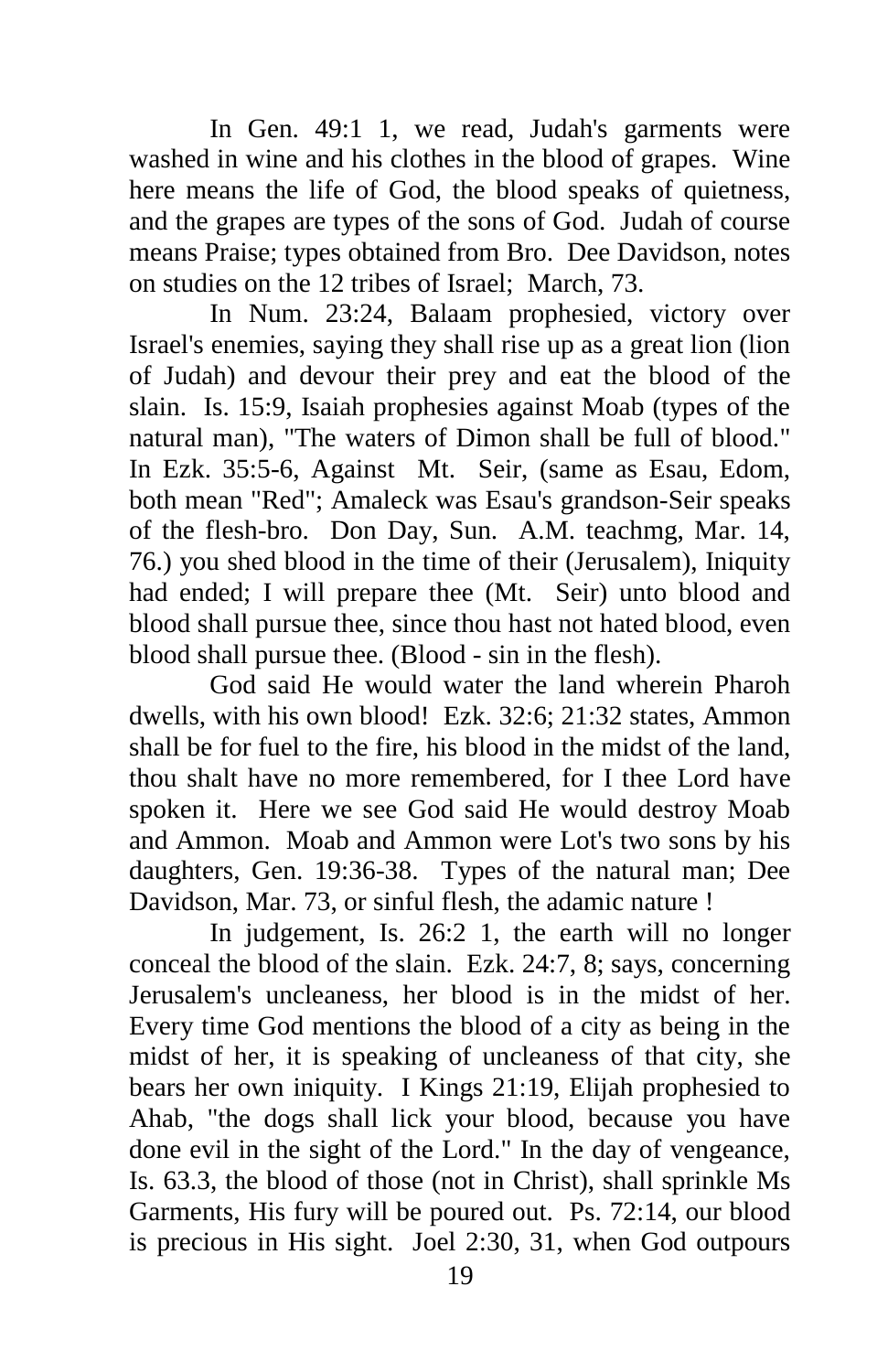His Spirit upon the earth there shall be seen, in the heavens, wonders; in the earth blood, fire, and pillars of smoke. 3:2 1; God will cleanse their blood that He has not cleansed, for the Lord dwells in Zion. Ezk. 33:25, if ye eat with the blood, ye shall not inherit the land! (There is no way that you can inherit the nature of God if you have taken into yourself the blood life of any other manner of flesh, other than the Son of God, Jn. 6:53-56. Ezk. 16:6, when we were polluted in our own blood God spoke and said, "Live," and we lived.

In the Lord's sacrifice, the sword shall be made drunk with blood, Jer. 46:10. Zeph. 1:17, Blood shall be poured out like dust. Zec. 9:1 1, the blood sets prisoners free. Is. 9:5,6; Bloodshed ends when the "prince of peace", manchild is born. Rev. 6:12,."the moon shall turn into blood." In Acts 17:26, Paul declares, we are all one blood, speaking of mankind, unregenerate.

So we see concerning the Blood in prophecy, the blood:

1) JUDGES 2) INHERITS 3) LIVES 4) POURS 5) SETS THE CAPTIVE FREE 6) IS ONE (is not divided)

### **"CONCERNING SUFFERING AND SORROW"**

There are not too many scriptures on this area. After studying carefully on this topic, I only found

three scriptures that can be placed under that catagory. I am not going to expound upon this

topic too much, except to simply comment on what I see the blood does in this area:

> Job 16:18 Here we see, Job cried out for the earth not to cover his blood. The earth being a type of the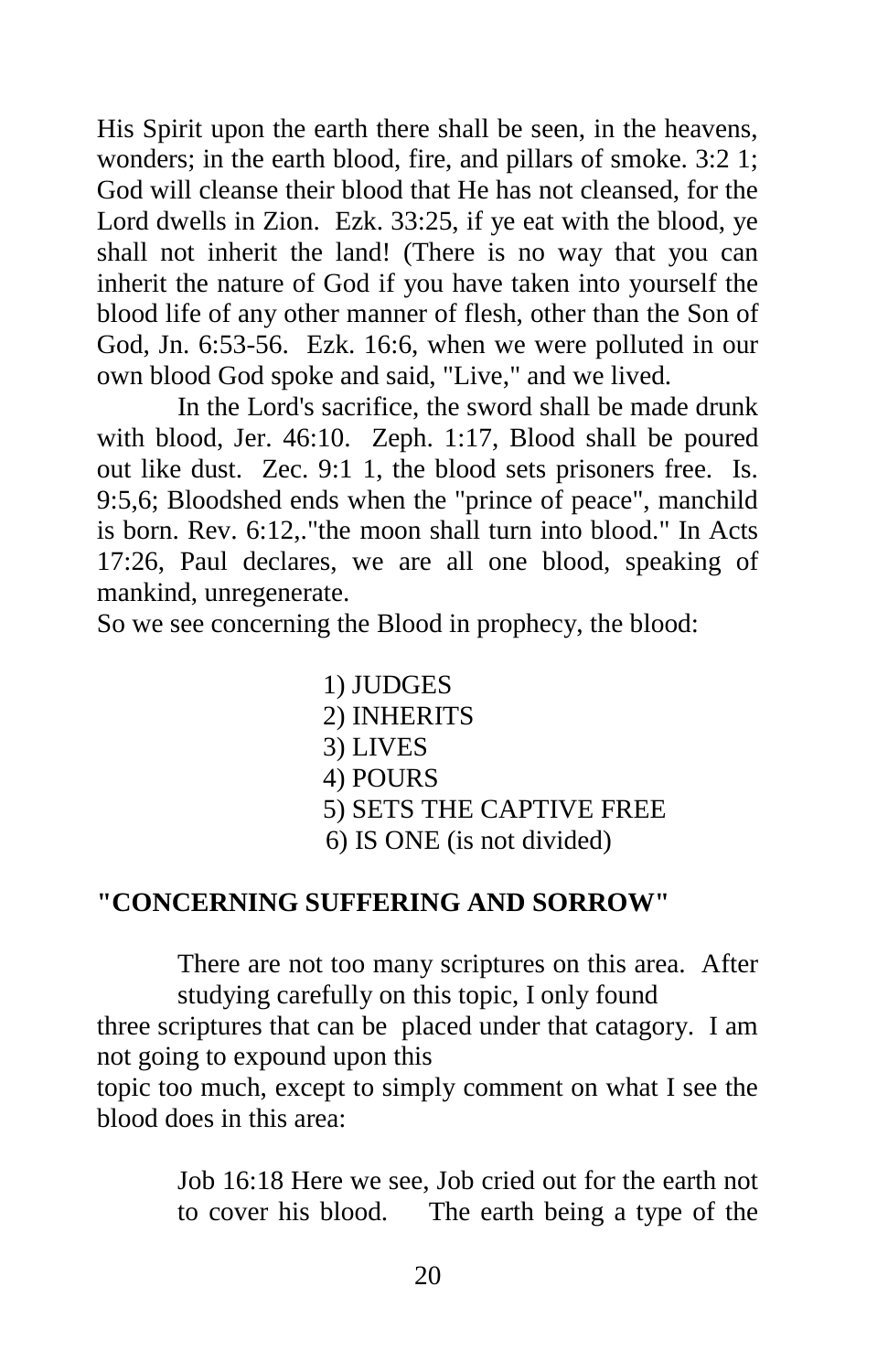flesh; and the blood representing that spiritual life that was within.

Ps. 30:9 There is no profit in blood when it goeth down to the pit; the dust shall not praise thee!

Ezk. 19:10 ... thy mother is like a vine in thy blood (quietness) planted by the waters.

Concerning suffering & sorrow, the blood:

# 1) CAN BE COVERED, OR CONCEALED 2) REPRESENTATIVE

### **"CONCERNING JUDGMENT & CONDEMNATION"**

 All through the old testament, God judged His people. The scripture says, He causes His rain to fall on the just and the unjust alike, Mt. 5:45. But what the bible is mainly concerned about is the nation of Israel, which is a type of Christ. For you see the entirety of the bible centers around one; the Son of God, Jesus. In the old testament, "iy esd-Israel"; in the new testament, it was Jesus Christ. Eph. 1: 9, 1 0; Col. 1: 1 7, 18, 19.

 Therefore what God was mostly concerned about, concerning (O.T.) judgment, was the nation of Israel; and His judgment on the surrounding enemy nations against Israel.

 In Ex. 4:9, we read, God judged Egypt by having Moses to take of the water of the river and pour it on dry land, and the water which he took out of the river and poured on land became blood. In 7:17, the waters were smitten with Moses' rod, and they turned to blood; vs. 19-all the water throughout Egypt, in vessels of wood and stone were blood, and in vs. 19, 20, 21 - all life in the river died.

In Ps. 78:44, we read, a praise of David, "God turned Egypt's waters into blood." Most of the way through the O.T., when Israel starts to go astray, God reminds. them of the time when they we're in bondage to Egypt. And the reference God usually gives, is "remember when I turned Egypt's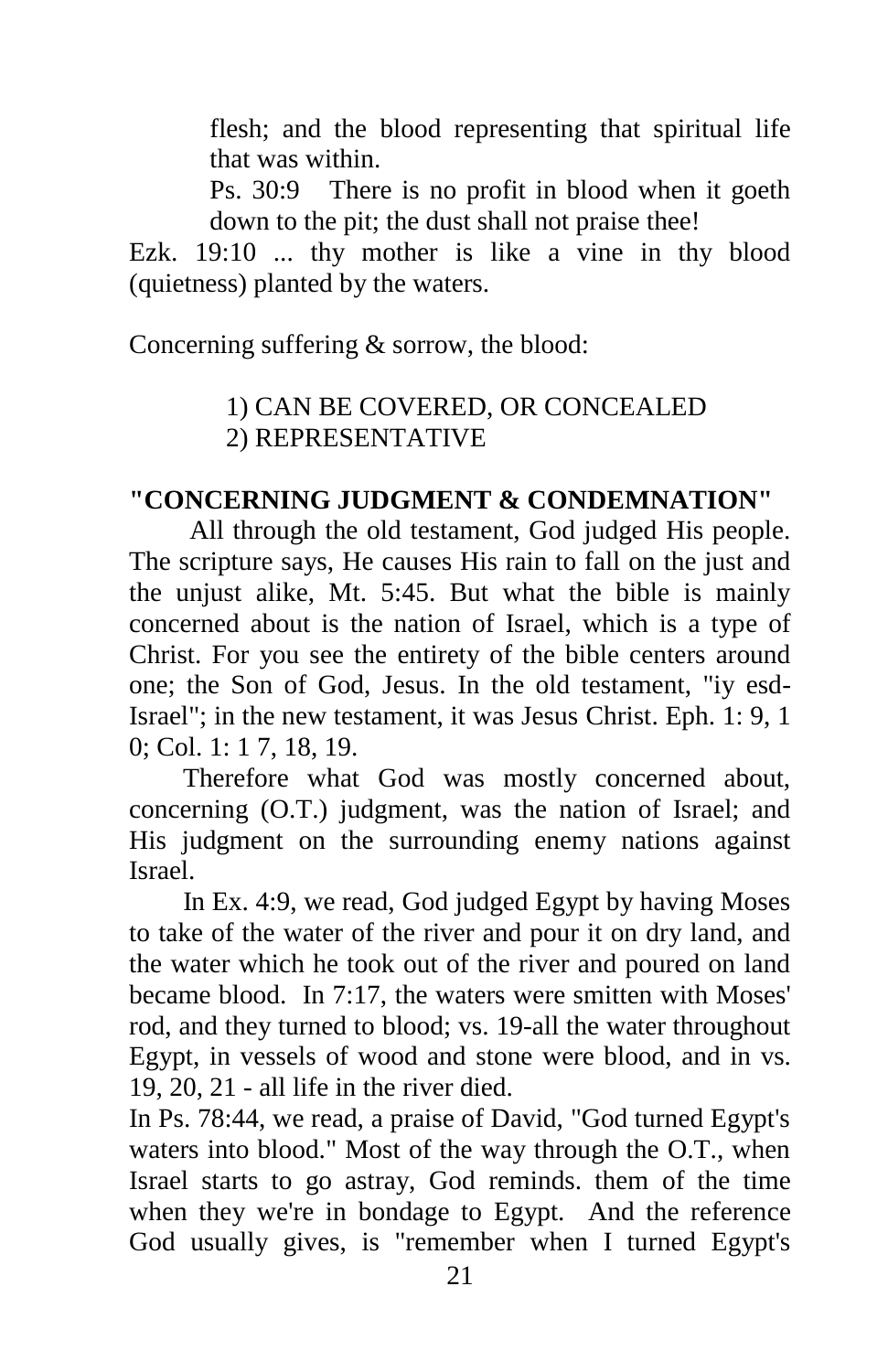waters to blood." But why blood!; because blood here is symbolic of death, and what God was doing was showing Israel that there was no life in the waters of Egypt, for the life supply to Egypt, for this was where they got their sustenance of their life. For back in vs. 19, 20, of Ex. 4; it says...... all that was in the river died …" Ps. 105:29 says, God turned Egypt's waters into blood. And slew all their fish.

 Next we see God's judgments on Ms own people; in Lev. 20:9, anyone who cursed his father, and mother - his blood was upon his head. vs. 11-13, 16, 18,-all acts of immorality demanded the death, his blood shall be upon his own head! When the wicked did slay the righteous man, God required the righteous blood at the wicked's hand, and took him away from the earth, II Sam. 4:1 1.

Chpt. 16.8, - God has returned blood for blood.

 In Jer. 19:4, God set His face against the Kings of Judah and Jerusalem, because they forsook Him. They offered their sons to be burned with strange fire, they worshiped Baal, and they "Shed innocent blood!" In several places in scripture, we find, when Israel started to stray from God, one thing was always prevalent; that their iniquity abounded, and they shed innocent blood.' Ps. 106:37, 38, . . . and shed innocent blood . . . and the land was polluted with blood. Jer. 22:3 - God commands His people not to shed blood. (innocent blood) It does not say, "don't shed blood"; It says, "don't shed innocent blood." In Ezk. 23:45, the righteous shall judge the women who have shed blood.

# **"JUDGMENT AND CONDEMNATION, cont."**

Jerusalem was guilty of the blood they shed; therefore, God smote His hand against her dishonest gain, and against the blood that was in the midst of her. Ezk. 22:4, 9, 12, 13. In chapter 36:18 – God poured fury on Israel for the blood they shed, they polluted the land. 16:38 - God will give blood in fury and jealousy. In 5:17 - God sent a famine, pestilence, and blood upon the land. In Lam. 4:13, 14 -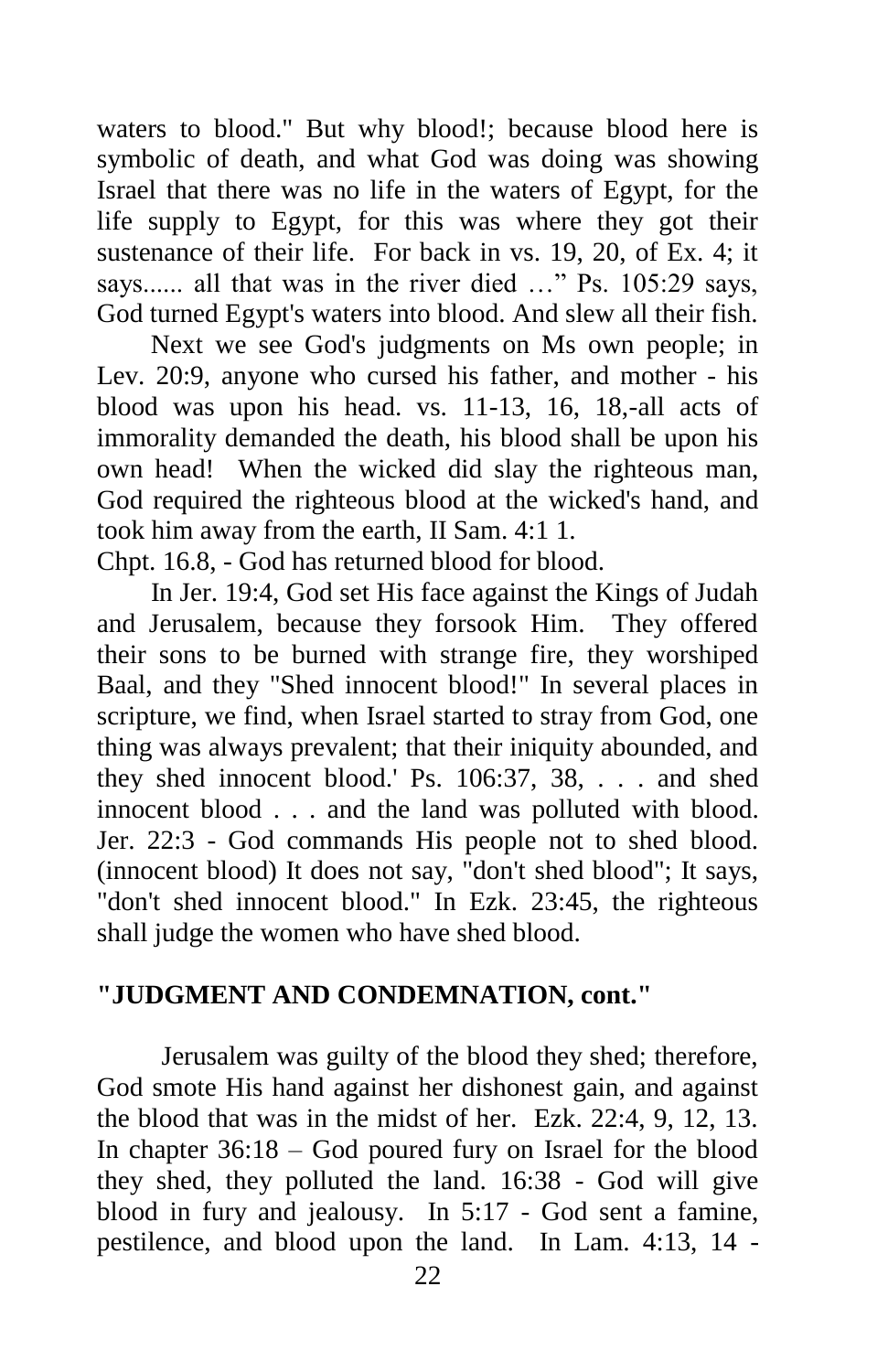Israel polluted themselves with so much blood, they could not touch the skirts of their garments without being red.

Ps. 9:12 - God maketh inquisition for the blood, and He avengeth the blood of His prophets and servants, 11 Kings 9:7. In I Kings 22:38 we find, the dogs licked the blood of King Ahab. Ahab was a king over Israel, who did evil in the sight of the Lord. Therefore, Elijah met him, and prophesied to him that the dogs would lick his blood in the place where they licked Naboth's blood.

In Ezk. 22:4 - Jerusalem was guilty of the blood they shed. In 16:22 - God said thou hast not remembered the days of thy youth, when thou wast polluted in thy own blood All through scripture when God says ". . . thou wast polluted in thy own blood. . ." what He is saying is 'our blood, life, is full of sin; it is polluted with our own uncleaness': but when we yield to His Spirit, of judgment, and of burning. (Heb. 12:29; Is. 4:4) (Is. 16-19).

Is. 4:4 - God will wash away the filth of Zion, and purge the blood of Jerusalem from the midst by the spirit of judgment and the spirit of burning.

Ezk. 3:18 - If the prophet tells not the wicked man of his sins, he shall die in his sin; but the blood of that man shall be upon the prophet's head. 16:22 says - thou hast not remembered the days of thy youth when thou wast polluted in thy blood. Hos. 12:14; because Ephriam provoked God, He left his blood (sin) upon him and his reproach, the Lord returned to him. Hab. 2:12, says - woe be unto him that buildeth a town, and establish a city;. . . buildeth a town with blood . . . and establish a city in iniquity ...

In Num. 35:19, 20 - God judges the murderer through the avenger of blood.Vs. 25, 27 - if the slayer is not guilty of murder, he shall take refuge in one, of the six cities of refuge the Lord gave

Israel. Duet 19:6, 12, 13 - If a man slay a man intentionally and flee to a city of refuge, the elders shall go and take the man out of the city and the avenger of blood might have revenge.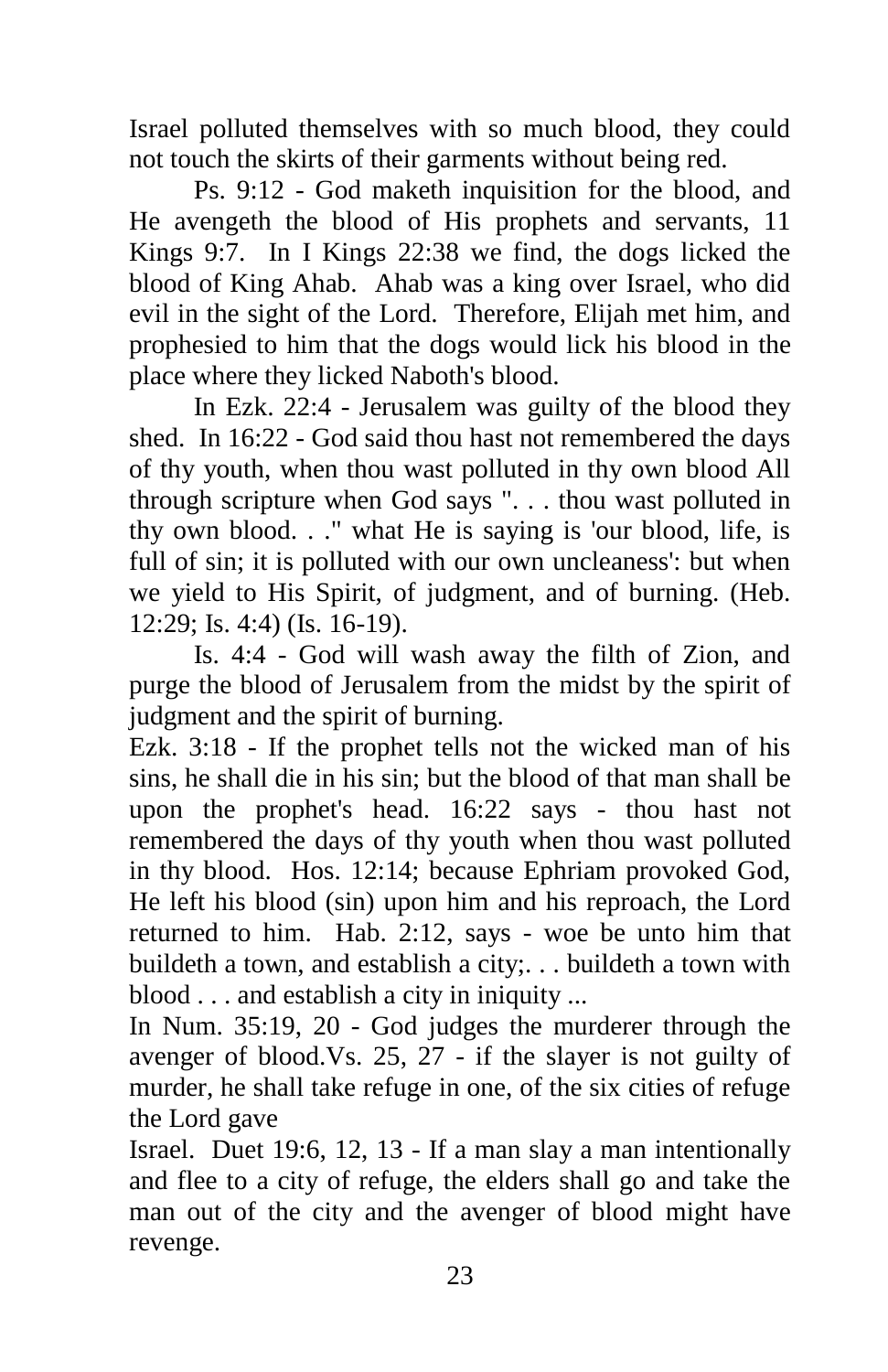In Josh. 2:19 - God told Rahab, the harlot, if you stay inside the house, then your blood will be upon me; but if you go out of the house during the battle and someone smites you, your blood will be upon your own head.

Heb. 10:29 - God judges him who turns away from the grace and the blood of the Son of God, Jesus.

> Now we come to the last area in judgement, concerning the blood.

This last area concerns itself with the Sacrifice of God to us, and His judgment thereof. Our scripture references are: Jer. 46:10; Is. 34:6, 7: 63:3; Zeph. 1: 17. Jer. - . . . this is the day of vengence, that He may avenge him of his adversaries! the sword shall devour and be made drunk with the blood of his adversaries, it shall be satisfied; for the Lord God of Hosts hath a sacrifice!

Is. 34 - The sword of the Lord is made drunk with Blood, made fat with fatness ... for the Lord hath a sacrifice in the land of Bozrah (meaning - Edom) and a great slaughter in the land of Idumea (means - Edom: the two places mentioned both have the same identical meaning). 63:3 their blood shall sprinkle my rainment, and stain all my garment vs. 4 - For the day of vengence is mine.

Zeph. 1: 1 7 - blood shall be poured out as dust . . . I will make more mention concerning the sacrifice of the Lord to us at a later time in this study.

But, in Rev. 11:6, as a result of God's sacrifice to us, we have power to smite the earth with plagues and turn the waters to blood. In 14:20 - the wine press was trodden without the city and blood

came out. In 16:3, 4, 6 -

3 - blood of deadman\* (DAMAH) - O.T.

4 - waters became blood (HAIMA) - N.T.

6 - blood given for blood (Ezk. 35:5, 6)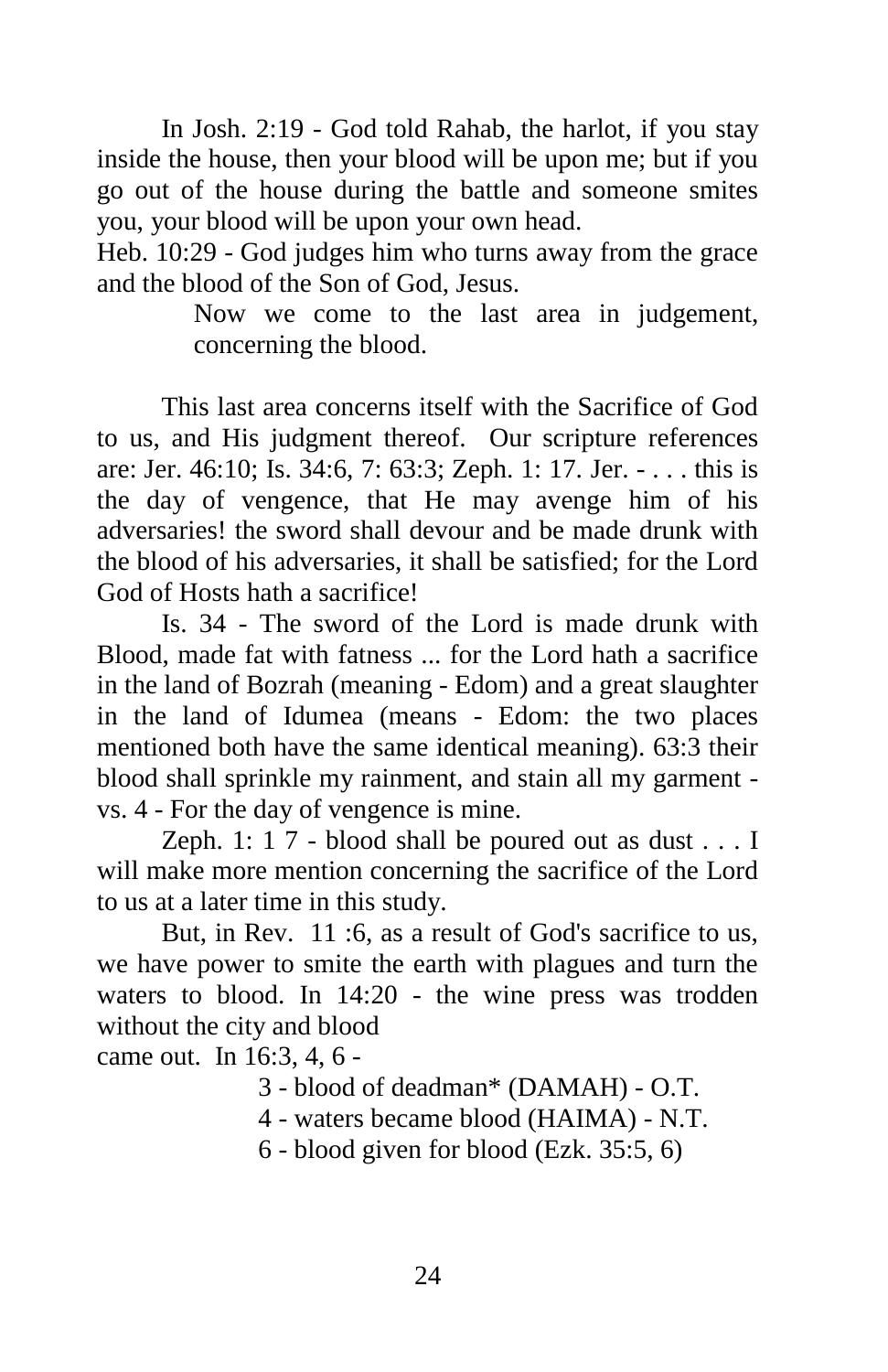In 17:6 and 18:24 - Babylon (woman) was drunk with the blood of the prophets and the marters of Jesus. 19:2 - The Lamb, Jesus, avenged the blood of His servants at her hand.

Rev. 10:13 *-* \*\*\* He was clothed with a vesture dipped in blood, and Ms name is: The Word of God! Amen.

So we see that concerning Judgement & condemnation, the BLOOD:

- 1) SYMBOLIC OF DEATH
- 2) RETURNS
- 3) INNOCENT
- 4) IT IS IN THE MIDST
- 5) GOD MAKES INQUISITION FOR IT
- 6) YOU CAN BUILD WITH IT
- 7) SPRINKLES
- 8) STAINS

### **"EVIL WORKS, BETRAYAL, TREACHERY"**

In the old testament men did evil before the Lord, because they had a fallen nature, which could do nothing but that which is not Godly. What I'm about to cover now is some of the types in which they did evil concerning the blood.

In Lev. 19:16 - we read, standing against the blood of thy neighbor is evil before the Lord. Duet. 19:10 - Thou shalt not shed innocent blood in thy land. I Sam. 19:5 - Jonathan asks Saul, the king of Israel, if he was going to shed innocent blood, and slay David? Still in Sam. 26:20 - David pleads to Saul for his life. In 25: 26 - Abigal entreated David from shedding the blood of Naboth.

Ps. 94:21 - The wicked lay in wait for the blood of the rightous. I Kings 2:5 - Joab shed the blood of war in a time of peace.

Judges 9:24 - the blood of Jerubbaal's sons, was placed upon Abimalech and the men of Shecum, who had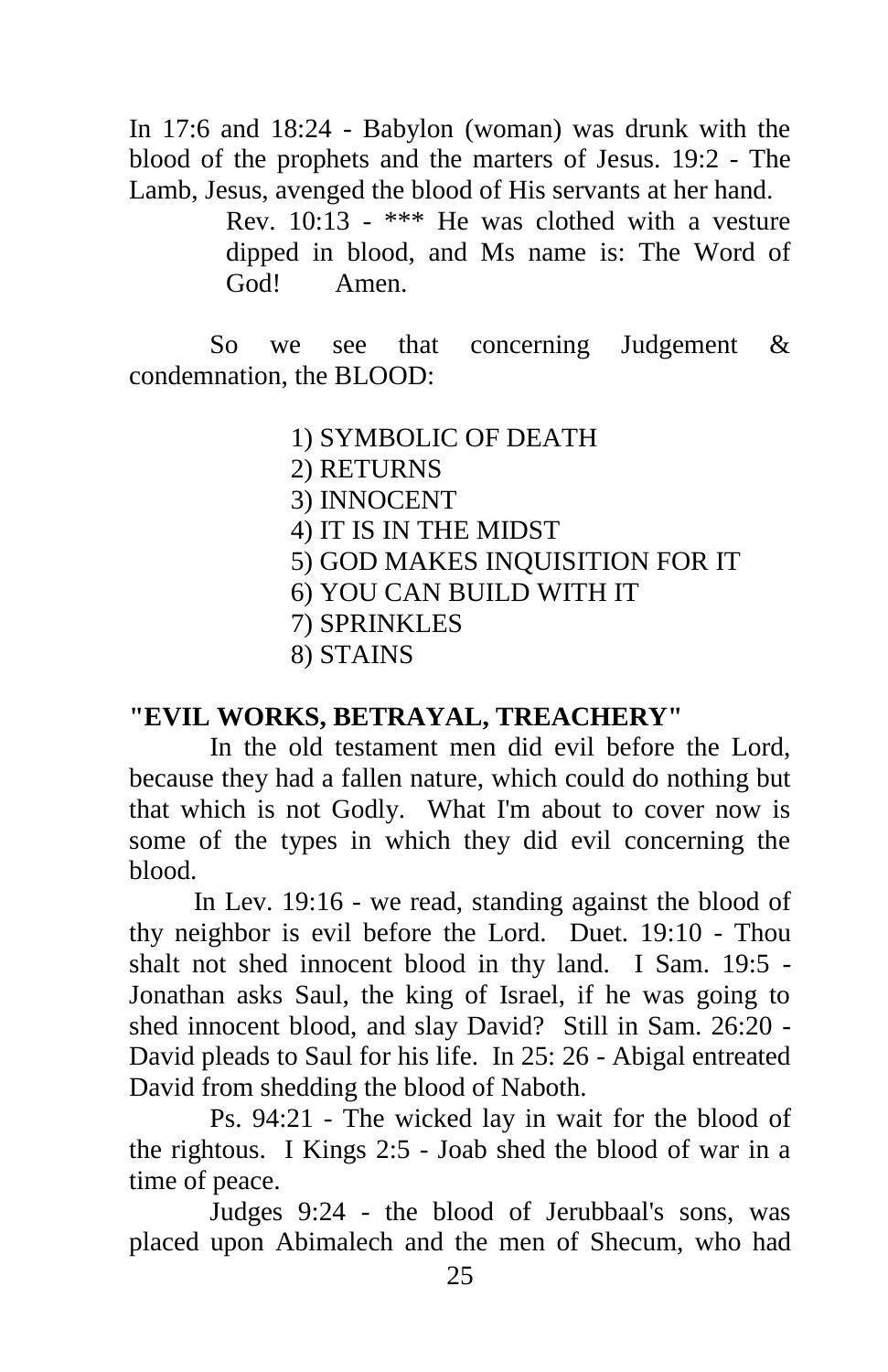slain them. Manassah filled Jerusalem with innocent blood, II Kings 24:4 - which the Lord would not pardon. Prov. 1: 11 - the wicked say, "let us lay wait for innocent blood, but the mouth of the righteous shall deliver. 28:17-He that doeth violence to the blood of any person, fleeth to the pit.

In Is. 1:15 - we read, God will not hear us if our hands are full of blood. 50:3, 7 - shedding innocent blood and iniquity are first cousins (if I may use that expression) usually they are found together in scripture. Still in Isaiah 66:3 - we find that to have a form of godliness, but denying the power thereof is evil before the Lord.

In Jer. 2:34 - Israel did evil before the Lord. 22:17 - they (Israel) shed innocent blood before the Lord; and in chapter 26:15 – Jeramiah's life was threatened, because he gave them the word of the Lord! Ezk. 22:27 - Here, the princes of Israel are like ravening wolves, stalking the prey to shed blood. 23:27 - The two sisters (Samaria & Judah) have committed adultery, and their blood is on their own hands, "Smith's bible dict. reference" and in 44:7 - the house of Israel has broken their covenant, by all their abominations before the Lord. Hos. 6:8 - Gilead is a city that worketh iniquity and is polluted with Blood.

Micah 3:10 - … they build up Zion with iniquity, and Jerusalem with blood. 7:2 - all Israel's men lie in wait for blood, for the good and righteous have perished out of the earth. In Mt. 23:30, 35- the self- righteous were guilty of shedding the blood of all the righteous. In 27:4, 6, 8 - Judas betrayed innocent blood; the price for it was 30 pieces of silver, and afterward hung himself in a - field, and he fell headlong in the field and to this day it Is called the field of Blood

So concerning evil works, the blood:

- 1) BEARS A NATURE
- 2) INNOCENT
- 3) REST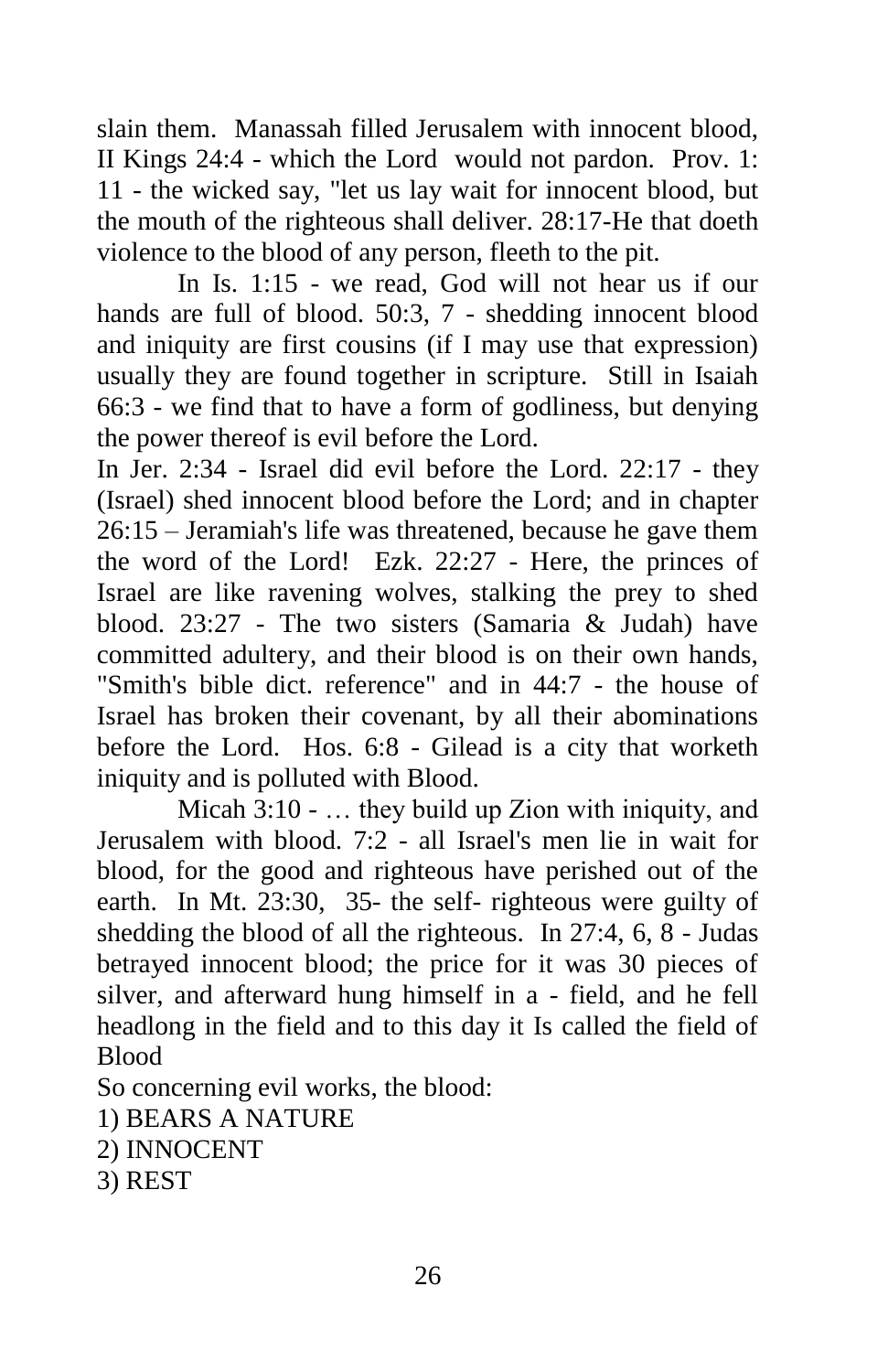## **"GOOD W ORKS"**

It is not the good works that we do so much as it is the obedience that is fulfilled in us. II Cor. 10:5, 6; In Is., the first chapter, we see, that God doesn't want a sacrifice, he wants one to be willing and obedient. "And though your sins be as scarlet. I will wash them white as snow . . . " . So, in my study good works is synonomus with obedience; for when we are obedient, we are moving the Spirit, and our works will be done in the Spirit they will be Spiritual works.

11 Sam. 23:17 - David refused to drink of the waters that 3 of his mighty men risked their lives to get for him. (I Chron. II: 1 9)

Ezk. 44:15 - the Levites kept charge of the santuary when Israel went astray. In Matt. 16:17 - Peter heard from God and Jesus said "On this rock, I will build my church. . . " you see the reason this was a good work of Peter, was because he had yielded his vessel enough-to God to where he heard from Him and Jesus called him blessed, because "Flesh and Blood had not revealed this to him."

Jn. 1:13 …. being born not of blood,…but of God.'speaking of us, the sons of God.'

Acts 15:20 - Abstain from idols, fornication, and blood! Heb. 12:4 states ... resist unto blood, (striving against sin).

So we see concerning the "good works" the blood: The blood spoken of in this topic, is our blood (of the flesh) 1) IS NOT WHAT WE'RE BORN OF 2) WE'RE TO ABSTAIN FROM IT 3) IT CAN'T REVEAL THE KINGDOM OF GOD 4) WE'RE TO RESIST UNTO IT (striving against sin)

#### **"DELIVERANCE"**

Deliverance: to liberate, rescue, or set free.

Deliverance in this study plays the most important part of my study; because while the other areas deal with us indirectly,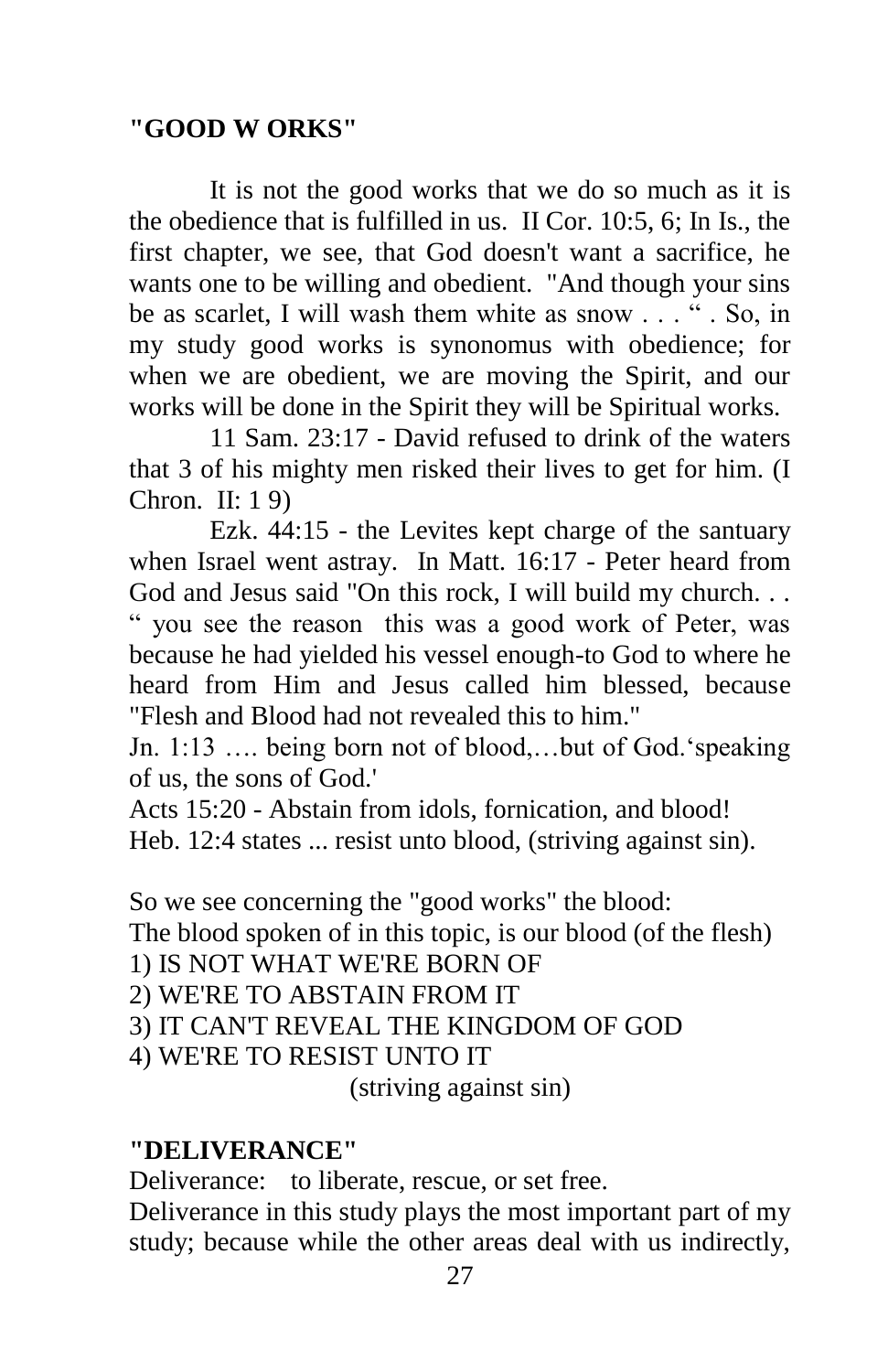this part (deliverance) deals with us so directly, for it is a major part of our daily walk in Christ. Especially with the correlation of the blood used in Deliverance.

In Ps. 30:9 - Davis was crying out for deliverance from death. He said, "What profit is there in my blood if I go down to the Pit. Shall the dust praise thee, shall it declare thy truth?" Here we see that even in the face of death, David has the revelation, that God is the Deliverer, and it is us that do the praising. So here God delivers David through praise. Ps. 76:1 (in Judah 'praise', is God known);

I Thess. 5:16, 17, 18. Ps. SO: 1 3, 15 - God will deliver thee. Ps. 58: 10 -the righteous shall rejoice when he see Thy vengence; he shall wash his feet, in the blood of the wicked! (For that which is the very life of the wicked, can only crumble and know defeat, to that which is the life of the righteous; Christ! 'I Cor: 15:54' . . . Death is swallowed up in Victory . And who is the Victory, Jesus! Who took the keys of death, and the power of the grave the same one, who causes us to live after the power of an endless life, after the order of Melchizedec, right! our high priest – Jesus! So you see the deliverance comes not only through the life (Blood), he poured out on calvary, but it comes from the giver of Life!, who gives freely

to all, through the blood - For the life is not the blood, the life is in the blood, (Lev. 17:11).

Ps. 68:23 - that thy foot may be dipped in the Blood of thy Adversaries. '… and she shall bruise it's head, and It shall bruise thy heel, (Gen. 3:15). Speaking of the Church overcoming the serpent.

Is. 33:14, 15 - (this needs not to be expounded upon, so I'll just state the verses): 14 - The sinners in Zion are afraid; fearfulness has surprised the hyprocrites, Who among us shall dwell with the devouring fire? Who among us shall dwell with the everlasting burnings? (Heb. 12:29) - (For our God is a consuming fire) 15 - He that walketh righteously and speaketh uprightly; he that despiseth the gain of oppressions, that shaketh his hands from the holding of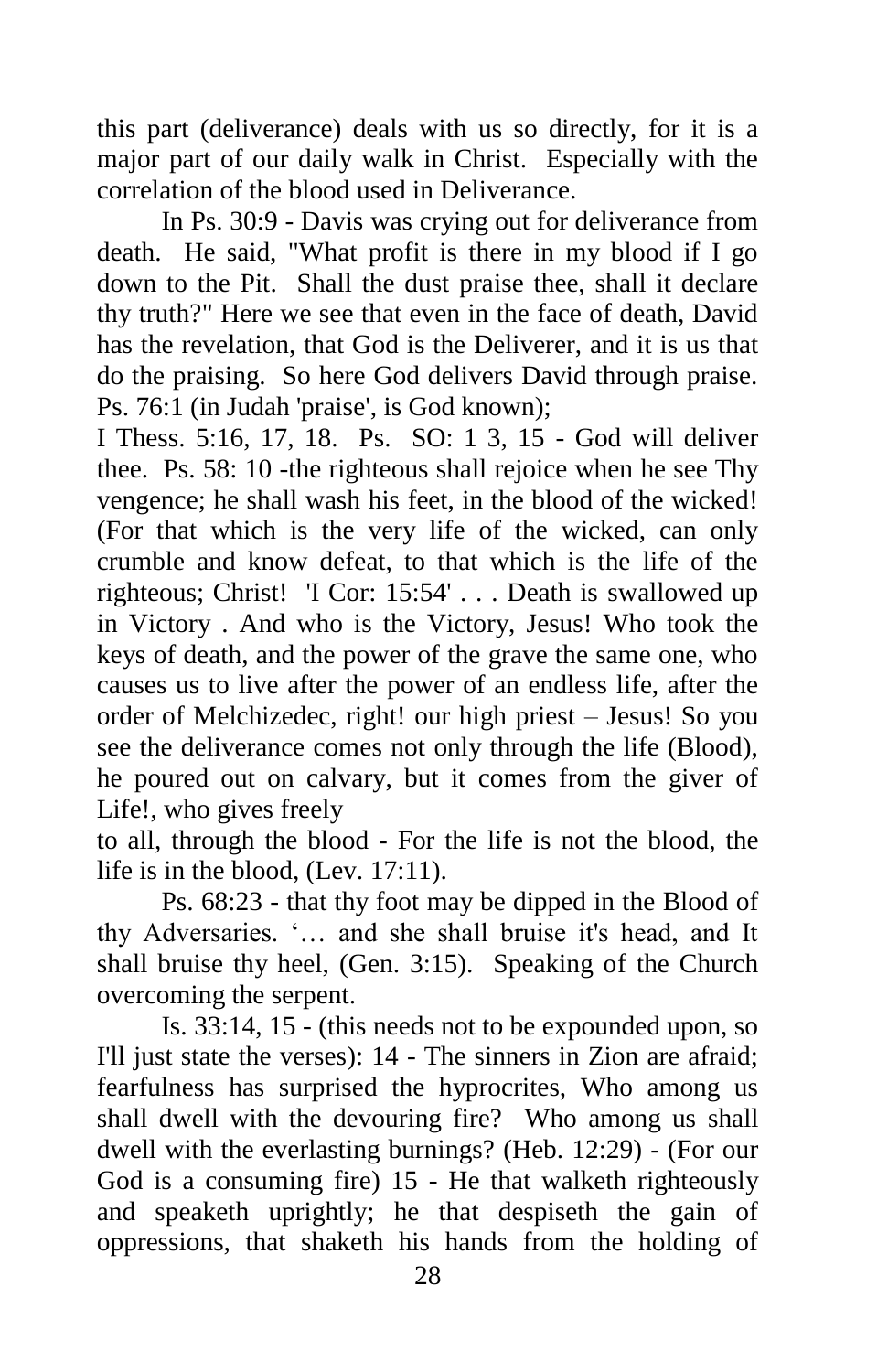bribes, that stops his ears from the hearing of blood (death, violence), and shutteth his eyes from the seeing of evil. 16 - He shall dwell on High ... and 17 - says that this man shall see the King in His Beauty! (Matt. 5:8).

Eph. 6:12 - We wrestle not against flesh and blood. This simply states, our warfare is not on the carnal realm; and in the prior verses, we read, that to overcome our enemy (principalities and powers), (the devil), we must put on the whole armour of God.

Finally, we come to Rev. 12:11 - which states: And they overcame him by the blood of the lamb, and the word of their testimony, and they loved not their lives unto the death. (not with our life, but with His, His Blood! Glory; Col. 3:3 - For yea are dead; and your life is hid, with Christ, in God).

So we see that in the area of deliverance, the blood:

## 1) HAS PROFIT

2) PRAISES

3) DECLARES

# 4) OVERCOMES

# **"CONCERNING JESUS AND THE KINGDOM OF GOD"**

Matt. 16:17-we see that it was not flesh and blood, that revealed to Peter, that Jesus was the Son of God. I Cor. 15:50-we see, flesh and blood cannot inherit the kingdom of God. Gal. 1:6-confer

not with flesh and blood. In Rom. 3:25; states-Jesus was a propitiation, through faith in his blood, to declare his righteousness for the remission of sins, that are past through the forbearance of God!

In Rom. 5:9-It says, we are justified by his blood.

Eph. 1:7-we have redemption through his blood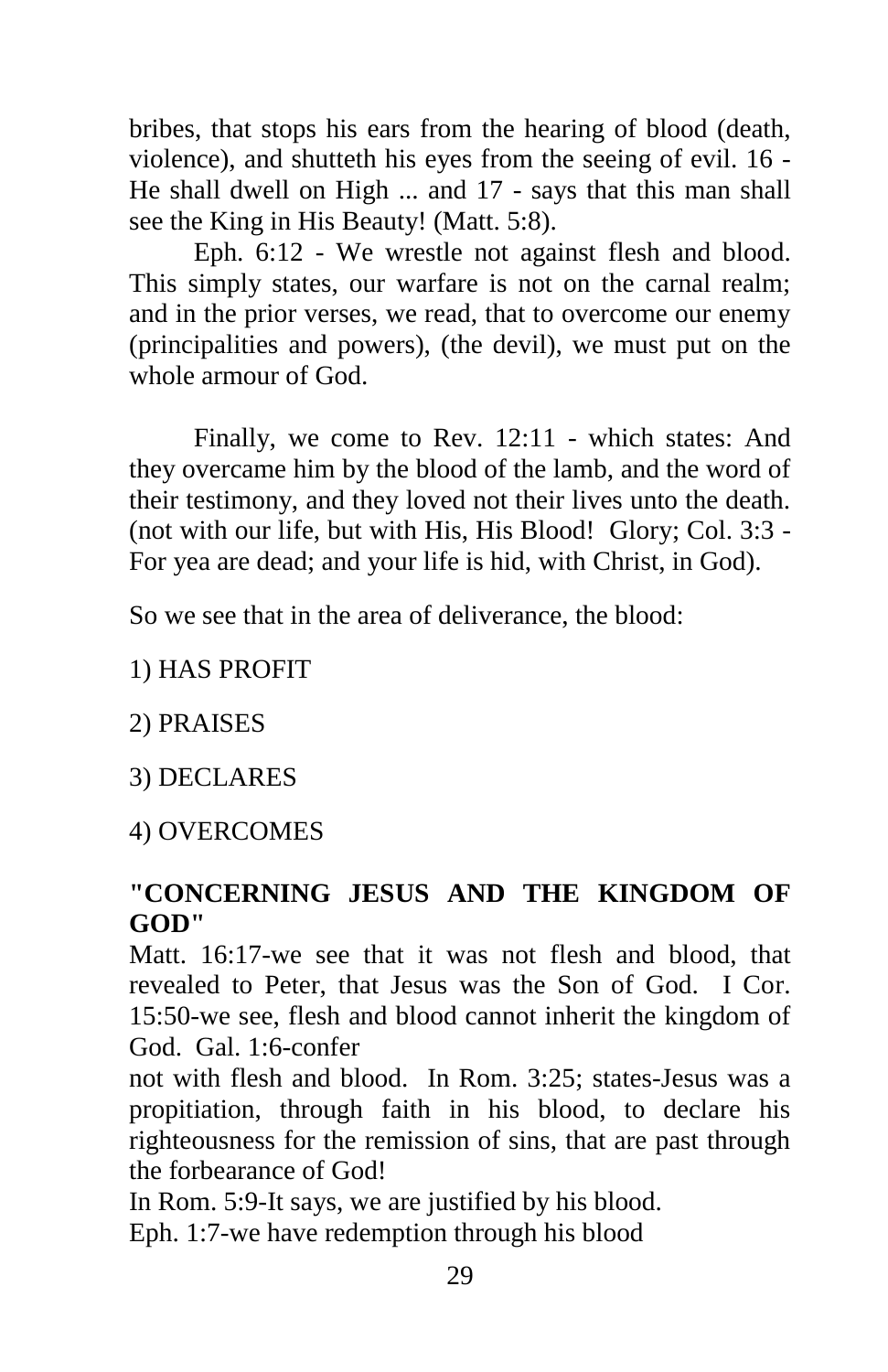Eph. 2:13 -we are made nigh, by his blood.

Col. 1: 14, 20-we have redemption through his blood, and peace through the reconciliation of his blood.

Heb. 2:14. He took upon himself, flesh and blood, like as we. Heb. 2:14.

Heb. 10: 19 - we have boldness by the blood.

Heb. 13:12, 20 sanctified by the blood. (greek - vs. 20) - God raised Jesus by the power of the blood, of the covenant, eternal.

1 Pet. 1:19 - the blood was sprinkled; the blood is precious. Rev. 5:9 - we are redeemed!

I Cor. 10:16 - the cup of blessing is the blood of Christ.

11:25 - the cup is the new testament in His blood.

11 :27 - we're not to drink it unworthily!

In Jn**.** 19:34-we see the blood spilled from our Saviors' side. In Jn. 6:53-56 - Jesus said, "Except you eat my flesh, and drink my blood, , you shall have no part of me." Of course as I covered in my study earlier, this means to, take with in yourself, the life of the Son of God. But I would like to share a little bit more on this, in the original greek. The word says: Jn. 6:53-56 -"… unless ye shall have eaten the flesh of the Son of Man, and shall have drunk his blood …" vs. 54 - He that eats my flesh, and drinks my blood ... vs. 55, 56 - he that eats my flesh and drinks my blood, he abides in me and I in him. In this, we see a type of Spirit, Soul, and Body; ... unless ye shall have eaten the flesh, and drank the blood, we were saved 'Spirit'; vs. 54 - he that eats my flesh, and drinks my blood, (We are being Saved), 'Soul': has life eter-

nal, and I will raise him up in the last day. vs 56 - he that eats my flesh and drinks my blood, abides in me, and I in thin, we shall be saved 'Body' (1 Thess. 5:23, 24).

So we see from this area of study, the blood:

- 1) IS A PROPITIATION
- 2) JUSTIFIES

3) REDEEMS

4) IS BOLD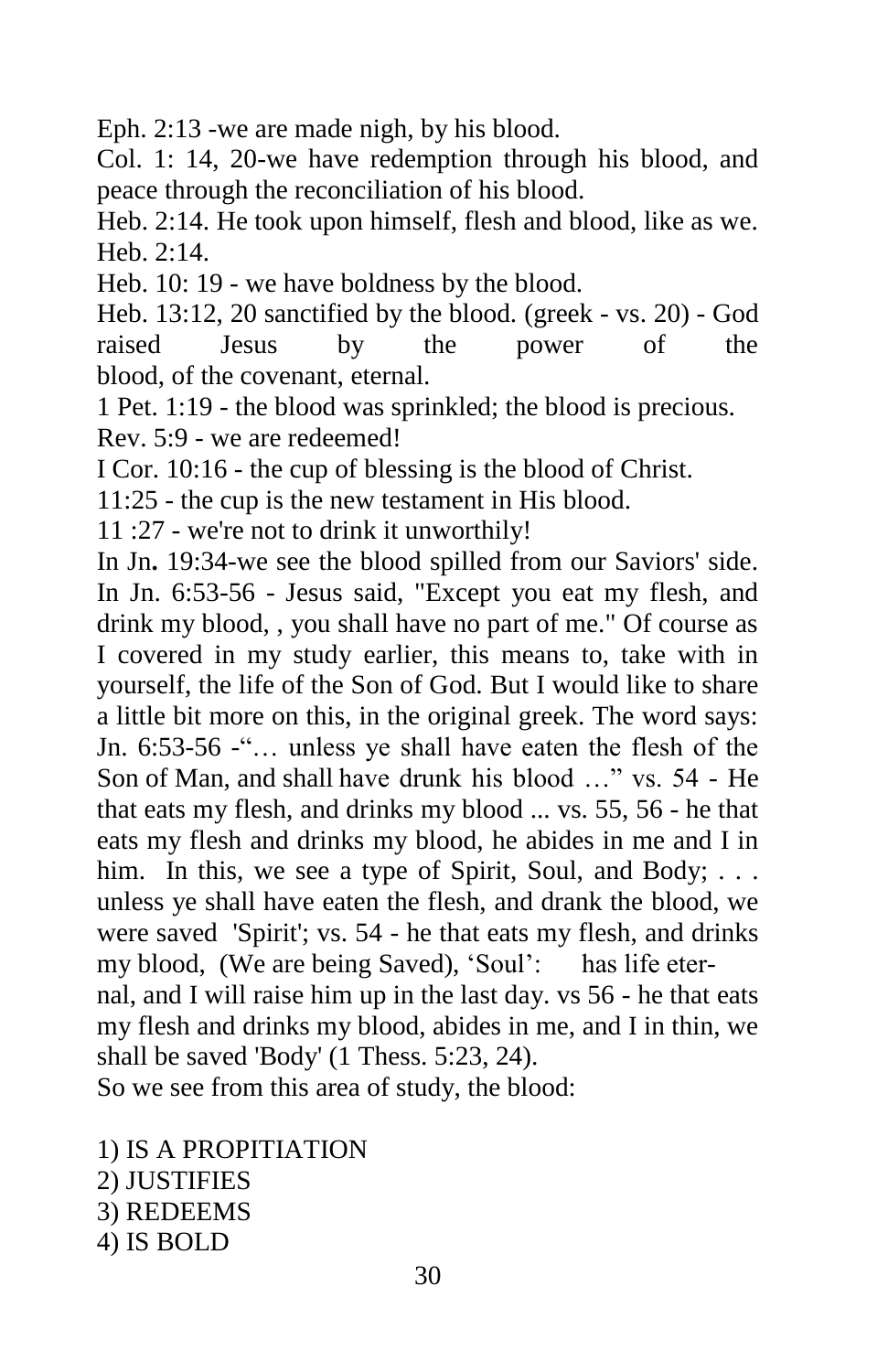- 5) SANCTIFIES
- 6) POSSESSES POWER
- 7) IS PRECIOUS
- 8) IS PRECIOUS
- 9) IS NIGH TO GOD

So we see from this total study that blood:

- 1) Speaks to.God
- 2) Is the Life of All Flesh
- 3) Fills the Enemy's Heart with Fear
- 4) Was Shed for Many
- 5) By It, Jesus Purchased the Church
- 6) By It, Jesus Purchased Us to God
- 7) Flows (n.t.)
- 8) Is Still & Silent (o.t.)
- 9) Makes Atonement
- 10) Purifies & Sanctifies the Altar
- 11) Purifies Our Hearing
- 12) Purifies Our Ministry
- 13) Purifies Our Walk
- 14) Enjoins Us to God
- 15) Reaches God Through the High Priest
- 16) Is a Visible Sign to God
- 17) Hallows (makes fit for God)
- 18) Does a Completed Work
- 19) Signifies Death (of a sacrifice, nation, etc.)
- 20) It's a Snare and a Defeat to the Enemy
- 21) Cleanses
- 22) Washes
- 23) Heals
- 24) Cleanses & Hallows the Altar
- 25) Judges
- 26) Inherits
- 27) Lives
- 28) Sets the Captive Free
- 29) Is One (is not divided)
- 30) Can Be Covered or Concealed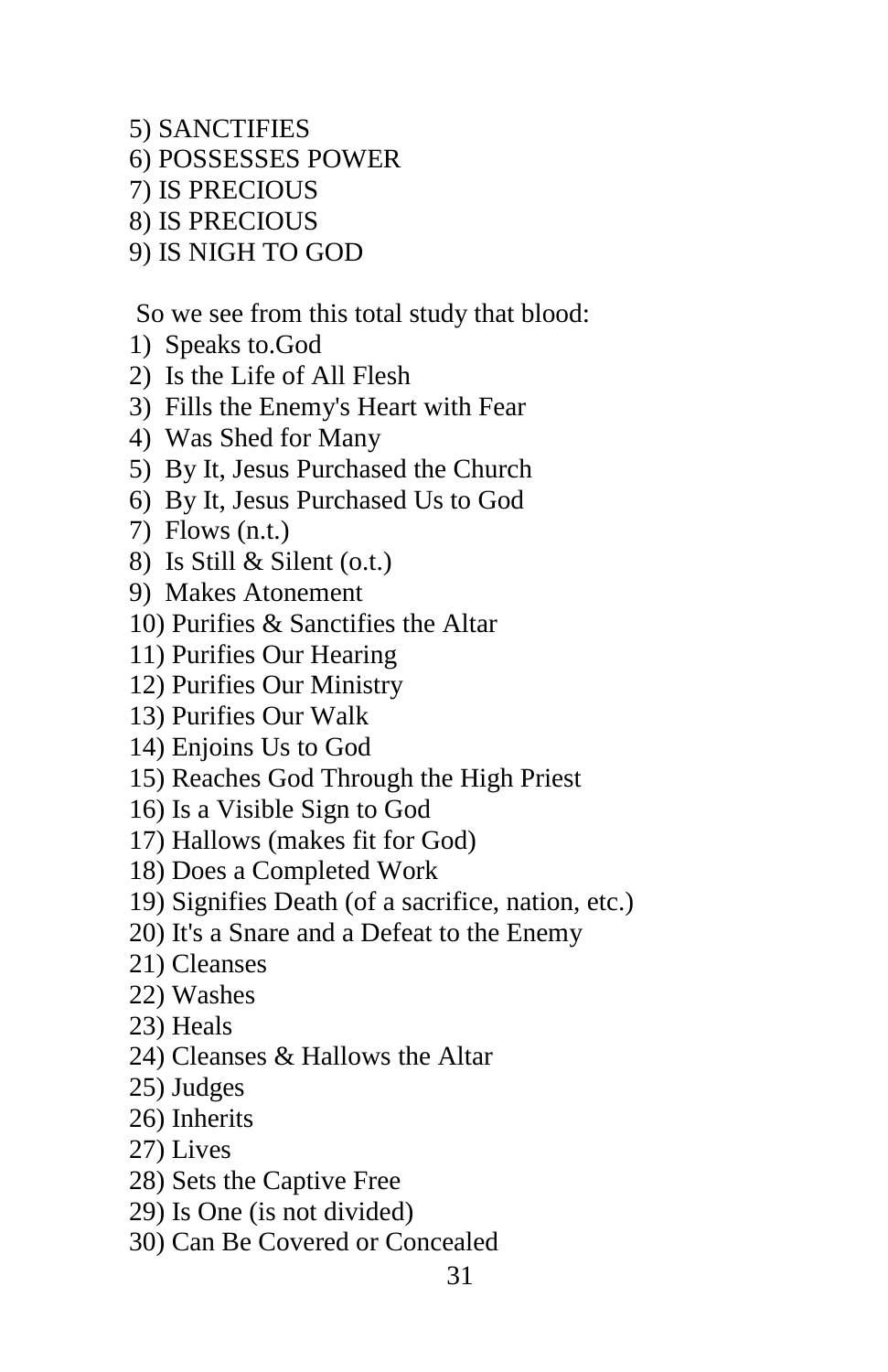- 31) Is a Representative
- 32) Returns
- 33) Is Innocent; Is Guilty
- 34) Is in the Midst
- 35) Is made Inquisition For
- 36) You Can Build With It
- 37) Sprinkles
- 38) Stains
- 39) Bares a Nature
- 40) Rests
- 41) Imparts
- 42) Has Profit
- 43) Praises
- 44) Declares
- 45) Overcomes
- 46) Is a Propitiation
- 47) Justifies
- 48) Redeems
- 49) Bold
- 50) Sanctifies
- 51) Possesses Power
- 52) Is Nigh Unto God
- 53) In Other Words, Its "All Sufficient"

I've uncovered most of what I purposed in this study, to uncover. However, one thing that really stuck out to me was concerning God's sacrifice to us; therefore I have made a sub study, added to this study on the subject "God's Sacrifice". Which you will read on these next pages. Also I discovered, the cross has four natures:

- 1) PURIFICATION,
- 2) SANCTIFICATION,
- 3) CLEANSING,

4) HALLOWING ... and all done as a result of the BLOOD! Along with this commentary, I also heard that the closest account ever given concerning the power of the blood, and what really happened at the cross, when the blood poured out of His side; was when the Jane Story occurred some 15 years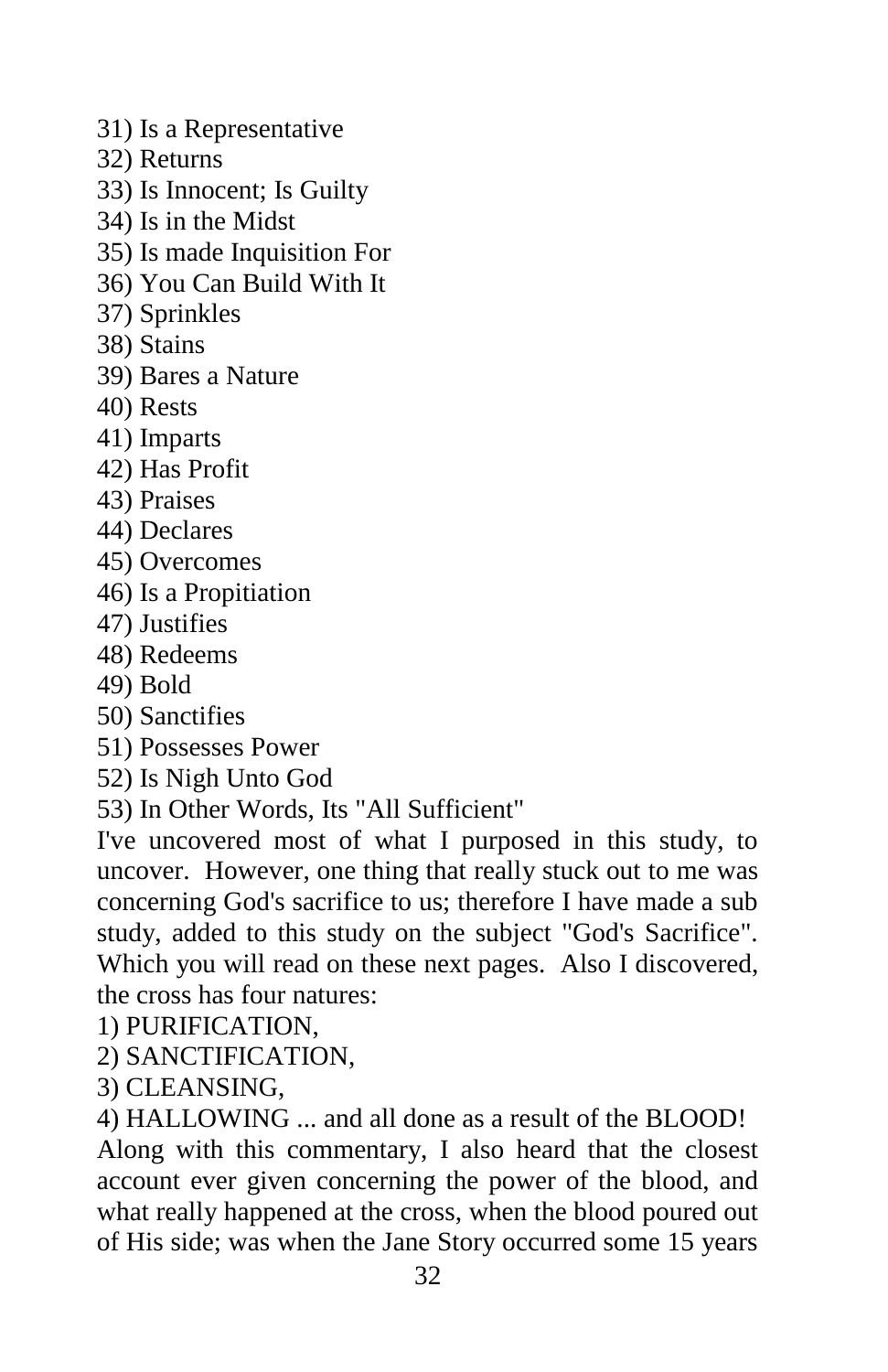ago. It was shared with me that, Thaddeus, the leading spirit had broken down and told what really happened at the cross. So I wrote Purcell Coalwell, who was at the original casting out sessions, of which there is no recording, inquiring about this. This was the reply I received.

Dear Brother,

 It was good to get your letter today, brother, and lest it get laid up in the "To be answered" file too long let me pen a note right now on the subject of your inquiry.

Yes, it has been about 14 or 15 years since that night we first dealt with Sister Jane and her demons. The small details of those encounters have faded thru the years as current experiences have taken precedent in my thoughts, but I will try to give you a little resume' of the incidences concerning that experience.

 It all started a few months before that when Bro. Sam and I got hold of a disc recording of a casting out session by Bro. A. A. Allen, the minister of the Lord that God used to bring this particular power of God back into attention in our time. Although neither Bro. Sam nor myself had not had any previous knowledge nor experience with this sort of spiritual manifestations we compared what we heard on that recording with the scriptures and the witness of the Spirit within us, and came to the conclusion that the experience was for real. For the next few months we did a lot of 'observing' people we had before simply considered a little 'queer', and especially those that seemed to display a Dr. Jekly/Mr. Hyde personality.

And I believe Brother Sam may have been bold enough to actually put into action some of the lessons he had heard on that original recording. He was the 'pastor' of the church then and as such had often opportunities to be in direct contact with 'disturbed' people.

And so he had gained some valuable experience by the time the Jane incident came on the scene.

 On the night of the first meeting with her (a total stranger to him then) he was in her neighborhood about 20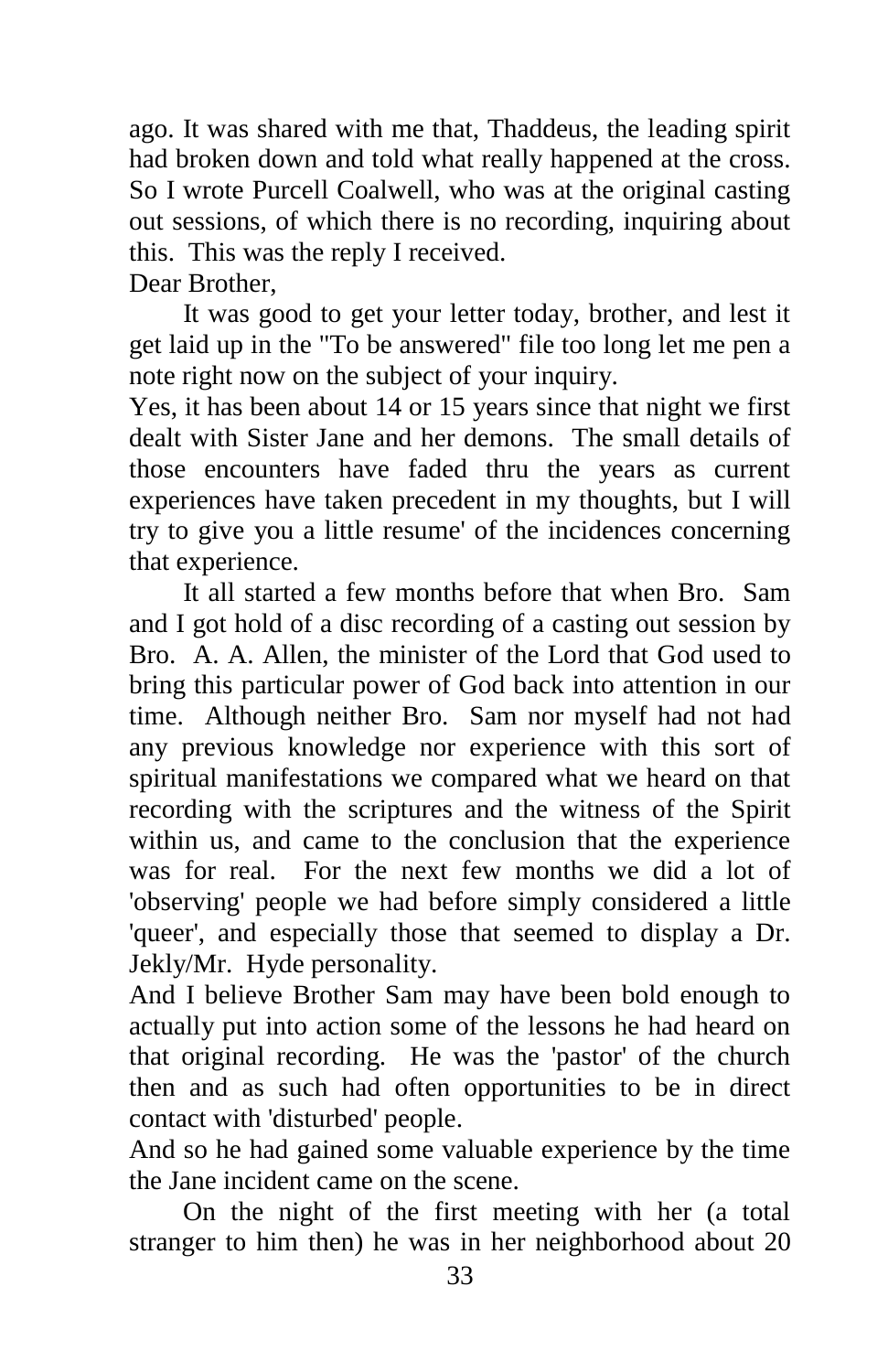miles from home having a Bible study, and I was about 15 miles in another direction in another study. During the course of his study, he somehow was asked to go down the block and observe this young wife, who at the present moment was in one of her violent stages. So he went down, and talked to her husband and explained as well as he could to a nominal Baptist what the source of her trouble was. The demons became very quiet while he was there so he left, telling the husband that he was at such and such phone number, in case she started again. In a few minutes she was in another disturbance again, so Bro. Sam told him he would collect some of his church to come and deal with it. He drove the 15 miles out to find me and soon after we got back several other members of the church had gathered down the block.

As we entered the house, Jane ran into a bedroom and laid down on a cot, and when Bro. Fife first went in she feigned being 'sick'. But the demons soon manifested themselves and as she started to get up we simply went to each side of the cot and restrained her. In later sessions we found that we could command the demons in her to be in non violence, but at that particular occasion she was as a biting mad dog, and would have bitten her own fingers off - and scratched our eyes out if she could. So we simply restrained her. One of the most interesting incidences of the session was after the demons had been talking for some time, Thaddeaus being a principle one, and of course I did not have my recorder with me, in fact, I had NEVER taped demons talking before. But as we were kneeled on each side of the cot I said to Bro. Sam in a quiet voice, "What I wouldn't give to have my recorder here to tape this." Jane's face, that was then turned toward Sam, spun around to me and the demon exclaimed in a frightened voice, "There you go about that tape recorder again. If you get that tape recorder out I am not going to say another word!!" We had NEVER seen this woman before and the word tape recorder had not been mentioned before that moment.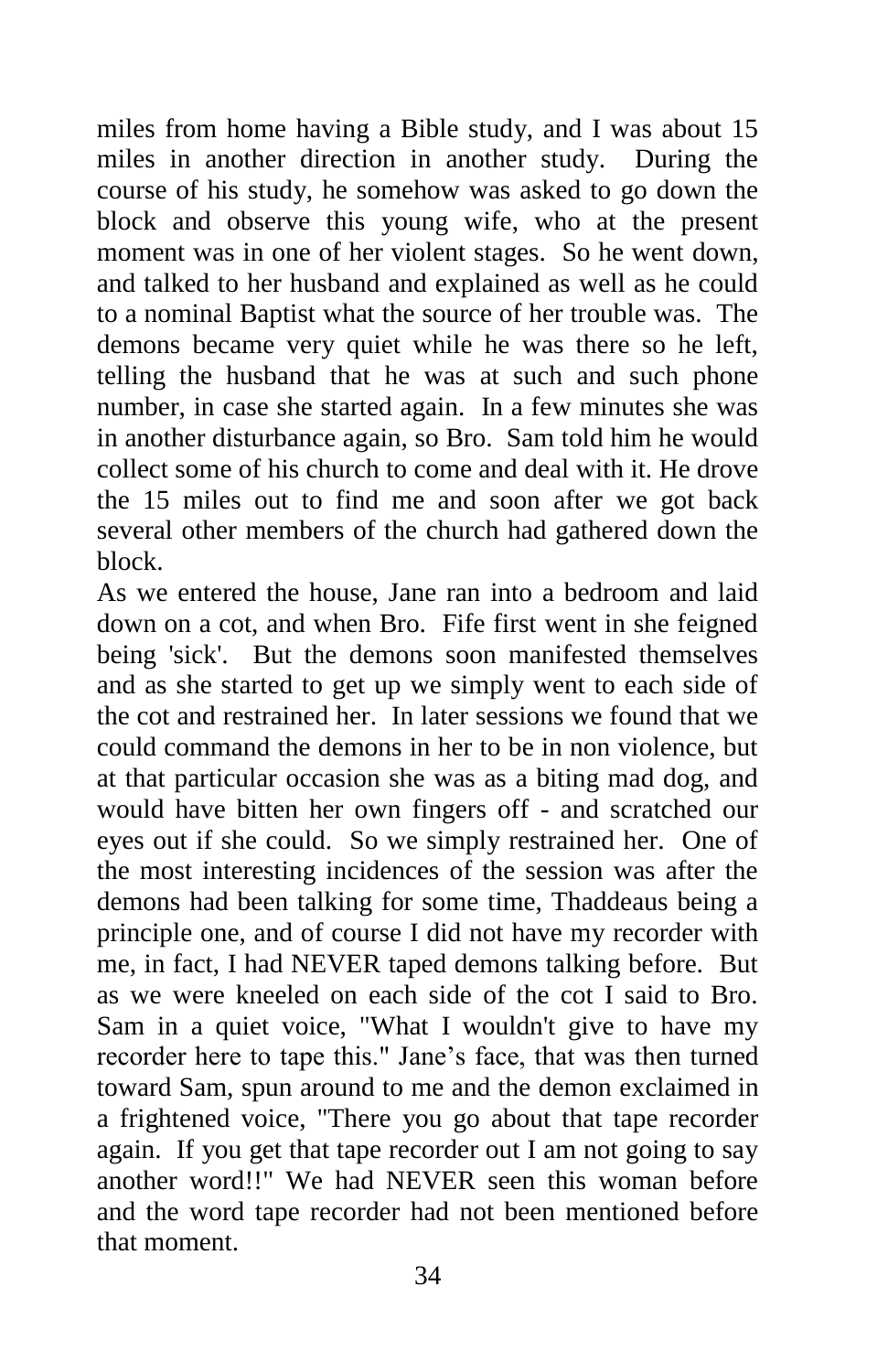Where did all that knowledge and fear of my getting my tape recorder AGAIN come from? Where had that demon been in the past?

It may have been subjected to one during some of Jane's sessions with the psychirist. Actually, it was our first session with pure and simple demon possession and their speaking so fluently and answering questions. It was right there that we learned their hatred for and torment by the mentioning the "blood" of Jesus and singing the song "O the Blood of Jesus" and "At the Cross". Somewhere along the line he was reminded that he hated the mention of the blood, and that the blood of Jesus had taken away his power (by faith it was spoken, because at that moment he seemed to be doing all right for himself.) He finally countered with "What do you know about the blood of Jesus? YOU were not there!!" No, but It covers us

and destroys your power," he was told. And he repeated It that WE didn't see it. Bro. Sam commented that he must be an old spirit--because those spirits never die - thats their torment - so he said to the spirit, "You're an old spirit. Were you at the, crucifiction?

He indicated that he was. And then in a changed subdued voice he lamented that he saw the blood flow down his side and knew he had lost the battle. Then in a whining voice commented, "If we could just have won that battle, it would have been all over." And he cried a little. Then his voice changed to an arrogant voice and said, "But we're going to win!! " (I believe that statement was repeated in a later session with that demon.) Then the question was asked of him, "If you were at the crucifixion of Jesus you ARE an old spirit. What could you tell us about Brother Paul?" "Brother Paul, who?" he retorted. "You know what Brother Paul we are talking about. Where did you meet him?" "Oh, THAT Paul. Oh yes, (and he smiled) just say that I met him along the road many times." I am sure that the demon of doubt DID meet and oppress Brother Paul many times along the road, as he trudged from place to place preaching the Word and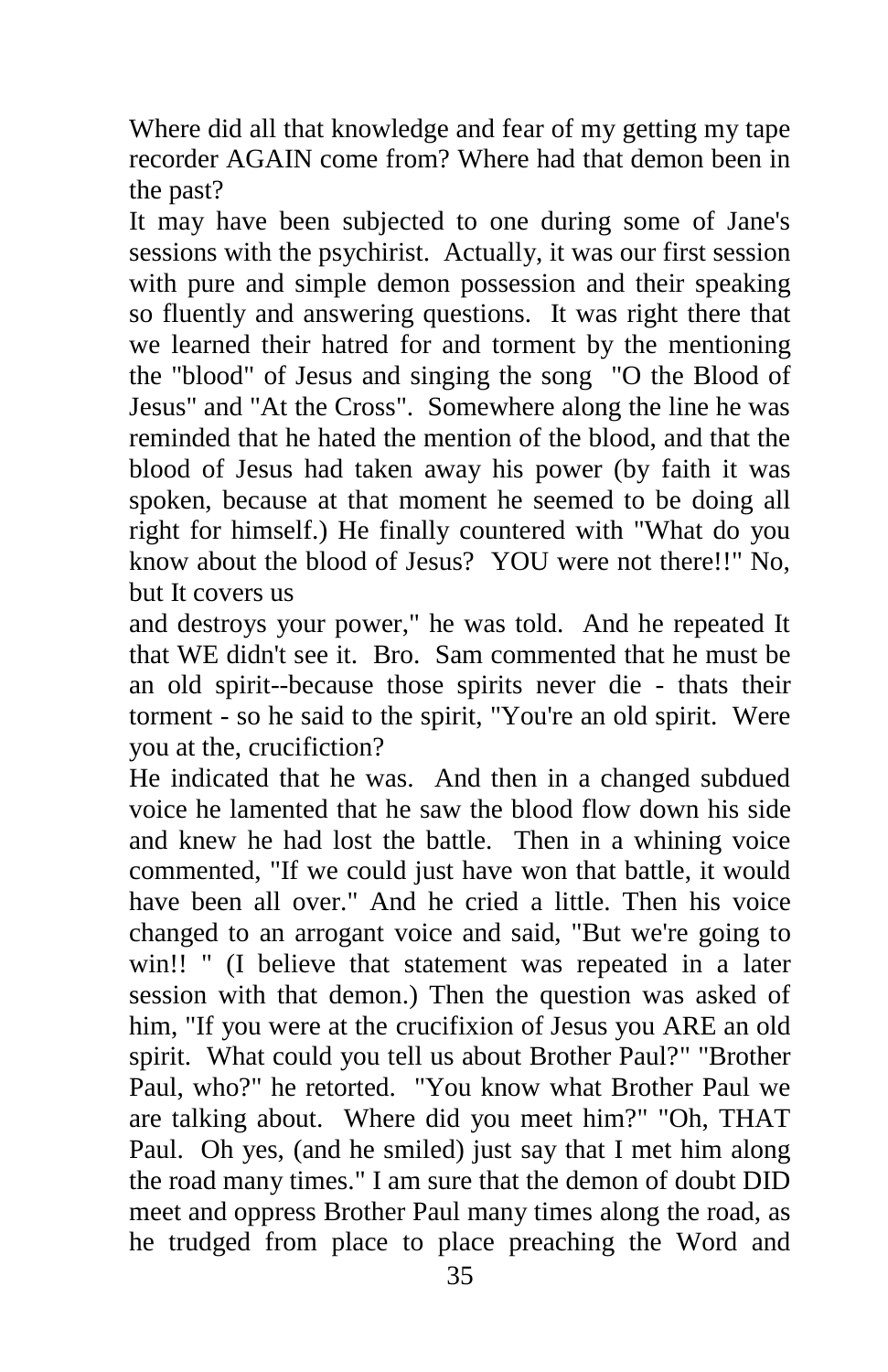meeting all sorts of demons in people . He didn't have tapes, Bro. Fife, the Mississippi farm, or ten conventions a year to bolster his faith. All he had --and all he needed was dedication to the nature of his calling. - But back to the story. That's about all that was revealed about the blood at the crucifixion. The impact of that moment was that we were talking to a being that had ACTUALLY been at the scene or that had heard of it in such strong terms that he identified strongly with it. It took about 3 or 4 hours to get the 18 or 19 out that first time. Of course no record is available of it.

Three days later, on Thanksgiving Day Bro. Sam got another call from Bro. Dick that Jane was extremely nervous again and about to "go off" again. So Bro. Sam called me and asked me to grab up the recorder and he would drop by and pick me up and we would go after another deliverance. my wife, Gwen, went along. So that session that is so well know as "The JANE STORY" was the second session with just the three of us present. That one only took about an hour, with three demons having come back. The purpose of the recording was SOLELY for OUR study of the subject, with NO intention of it EVER going any further than us. The other five or six sessions were taped for the same reasons. But as the need for that particular ministry increased, the teachings of satan's kingdom became necessary, and the JANE STORY tape was made up to help in these teachings. And, by the way, on the back of that tape Bro. Sam mentions that one of his deacons' daughter in high school had told her teacher that her dad had made that tape, after the class had been studying witchcraft and the teacher's husband had heard this tape in the School of Psychology at, I believe it was Tulane Medical School.

The rest of the story has been well known. The whole incident does not particularity add to your study of the "blood", but is an interesting sidelight into it. As in every type in the Word there will be dimensions of that crucifixion that we will NEVER understand. ONLY those that will come forth IN HIS LIKENESS at the end of this age will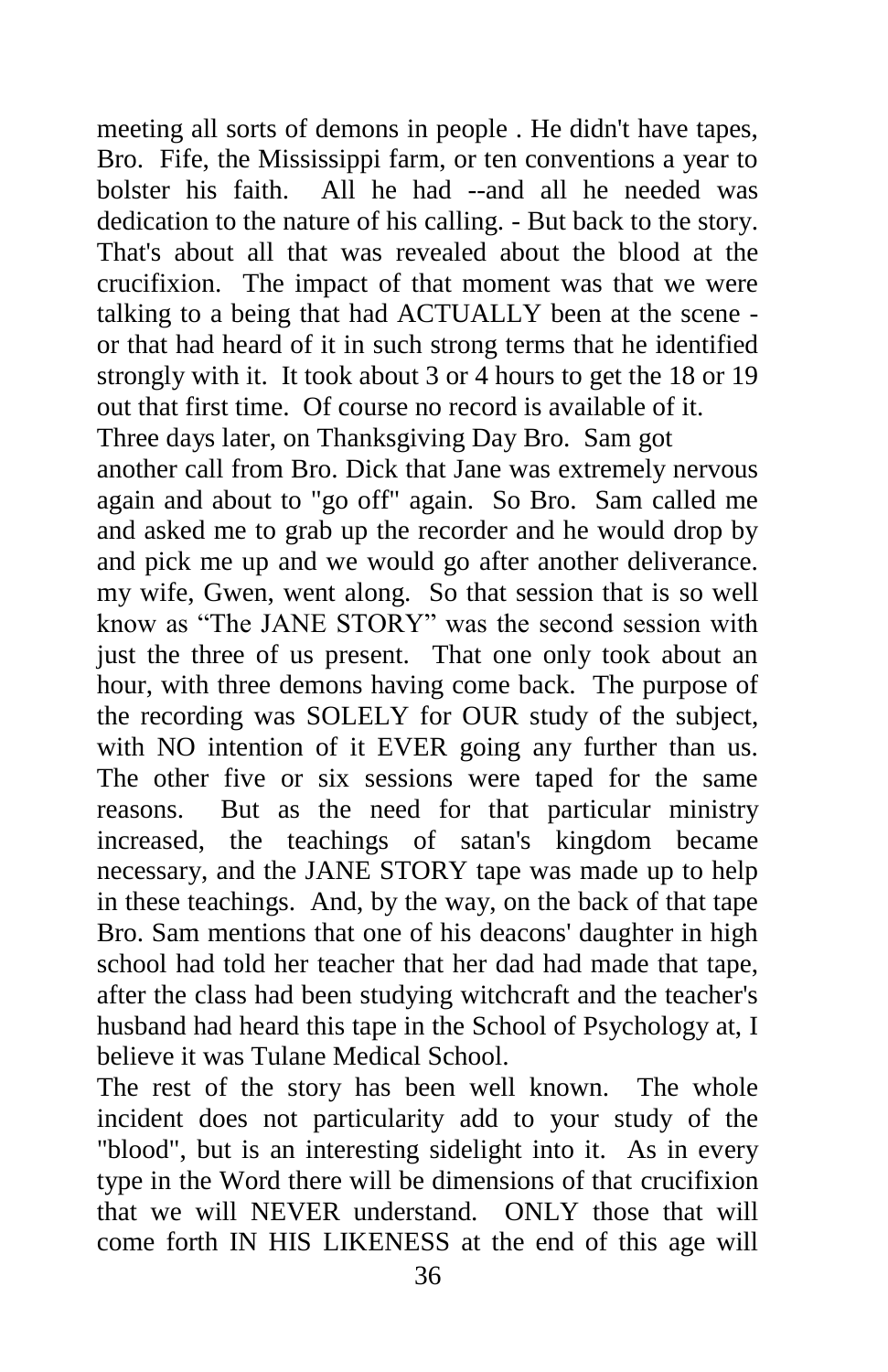have the clear understanding of it. That revelation is reserved only to those that follow him ALL the way to where HE is. To be WHERE HE IS also has a meaning few understand. Which of the disciples understood the Lord when he said the Son of man must me be killed, buried, and resurrected the third day? It was simple words, but being without precedence, who could think it, except to those for whom it was prepared? - in this case, Jesus. Who, save Jesus, has poured out his blood (life) (righteous) upon the earth to redeem anything? None, yet. So no one can understand it until it is revealed unto those unto whom it pertains.

And these will not be 'positional' seekers, but 'experiential' followers of the one that did it - not for the purpose he did it, nor even in the way, but it will be an experience to them and them alone, at the end of this age. And that is bordering on another very deep subject, from which I will refrain from going into now.

I probably haven't helped you in your subject much except to ease your mind in the possibility I might have some great "eye-witness" story that would throw light on the subject. But the study is an important one .

A verse of scripture comes to my mind, but I can't at the moment think of its location. It says, speaking of Jesus, "We are reconciled by his death, but we are saved by his life." To the casual reader, and to the majority of others that would mean that we are saved by the life HE lived, but that is not what it means. It would take me several scriptures to wrap that up, but the only thing that will save us is his life IN US expressed as total manifestation. A portion of His blood that fell upon the earth fell upon your earth. Even as a little leaven leaveneth the whole loaf so a little blood, falling upon the earth (good earth), and properly attended tendeth to righteousness - and he became the author of eternal salvation to all them that OBEY him. (Heb:5:9) That is just a portion of the reality of the type 2000 years ago.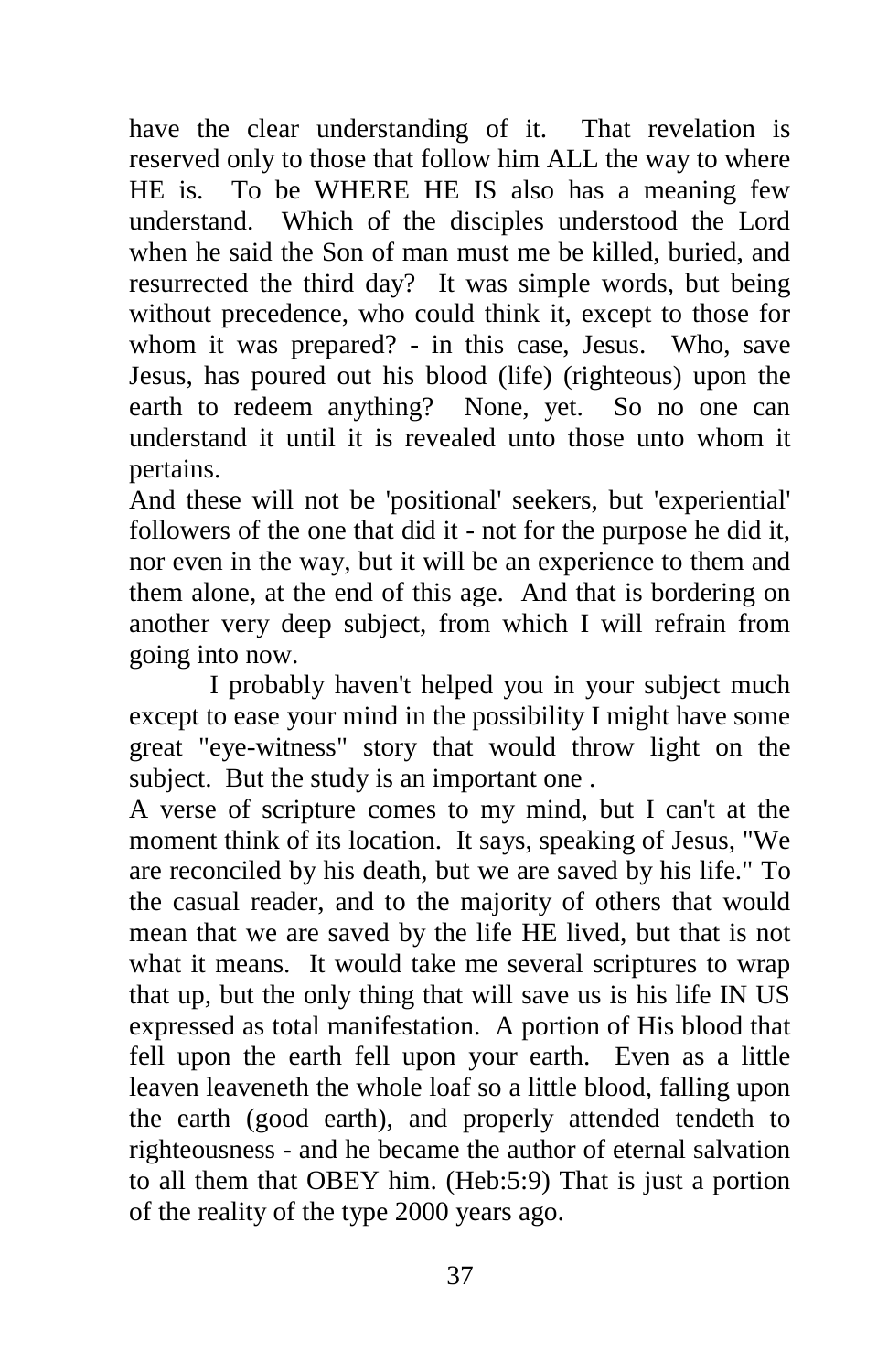So, God bless you, Brother. I'll let you go on from there. Sincerely, Purcel

The following are letters I received in quest of further information on this Study.

### Dear Brother,

I am sorry for the delay in answering your letter, but have just returned from ministry with Brother Sam in the Far East where we had a tremendous time with brothers and sisters that the Lord is bringing forth and establishing in Body ministry.

 In answer to your question on the blood of Jesus, I see that the fact that the blood flowed from Jesus' side and spilled on the ground was a fulfillment of all the blood of the animal sacrifices that were poured on the ground at the time of their offering in the outer court at the brazen alter, and also the blood of Abel which cries from the ground. As it says in Hebrews, the blood of Jesus speaks of better things than these, for they were but a shadow. Of course, Jesus' blood was the fulfillment and the reality. I believe the reason it was poured out on the earth was to made atonement for the earth and to purify it from its corrupt fallen state, for all thins are cleansed by the blood, for the blood of Jesus cleanses from all sin (I John 1 :7) and washes white as snow (Rev. 1:5 and 7:14). When He died and shed His blood, the Bible tells us it was not just for our sins, but for the sins of the whole world, for it was God in Christ reconciling the world unto Himself (2 Cor. 5:19).

Of course, the blood of Jesus was a testimony of the obedience which fie had toward the Father unto death (Phil. 2:8). It was the means by which He overcame him who had the power over death (Heb. 2:14) and spoiled him and made an open show of him (Col. 2:15) -that is the devil, and brought to light life and immortality (2 Tim 1:10). He opened the way for you and me to come out of the prison house of darkness and death and from that state of being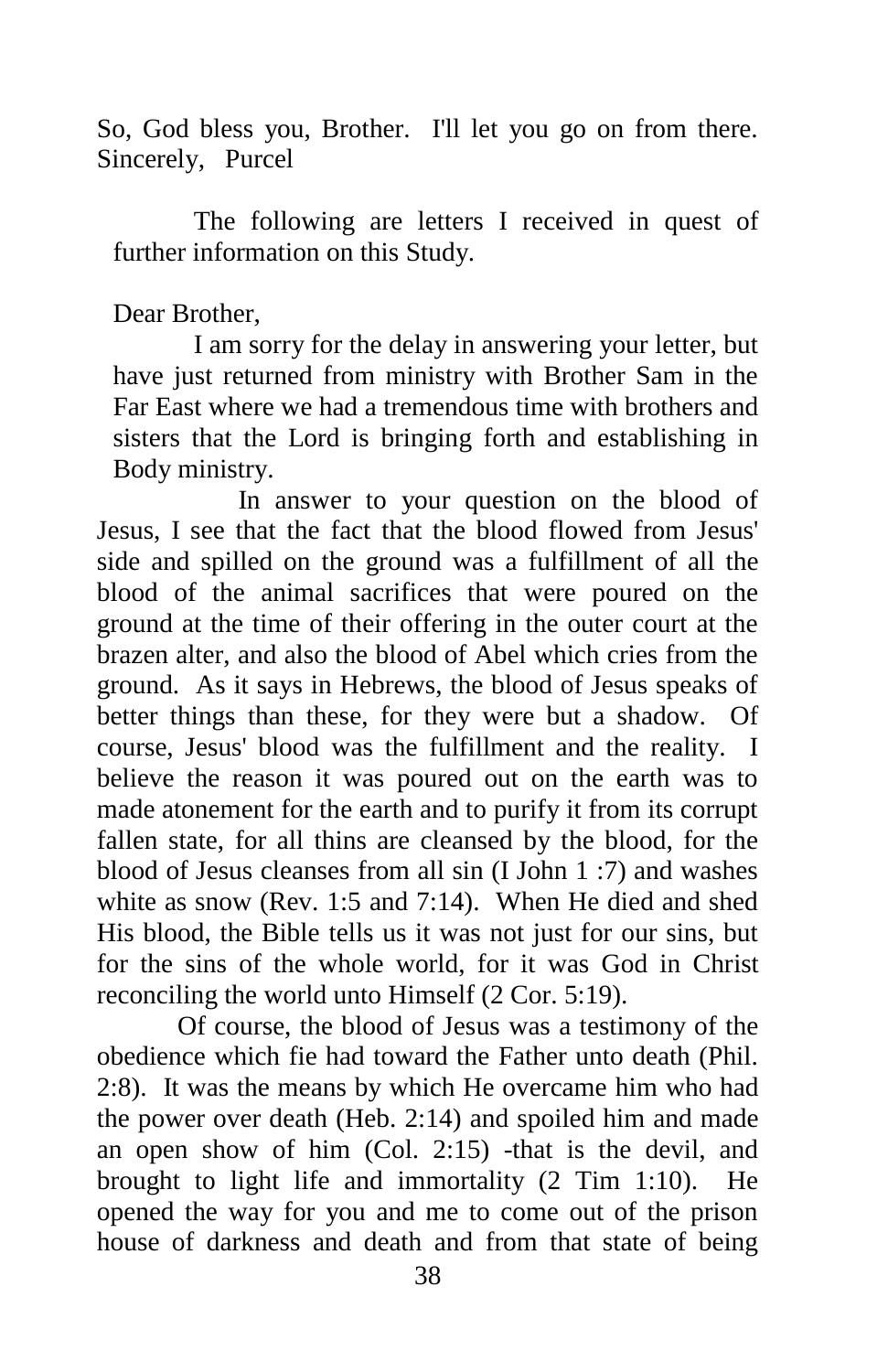alienated from the life of God (Eph. 4:10) so that we could walk in light and in newness of life (Rom. 6:4), receiving forgiveness of all of our sins and being cleansed from them and having our conscience purged by the blood of Jesus from the guilt of dead works so that we might serve the living God (Heb. 9:14).

 One point that I would like to make is that the blood of Jesus does not give us any power over devils. When we speak to a demon spirit and tell him that the blood of Jesus is against him, it is only to remind that demon spirit that Jesus has purchased us by His blood (Acts 20:28) and, therefore, that demon spirit has no legal right to occupy this piece of land which is our body, for it belongs unto the Lord. The thing which gives us power to deal with demon spirits is that we are acting in obedience to God, not entering into the battle on our own, but first having heard from God that this is a battle that we are to enter into, then moving into the battle in obedience. Under the authority of God, we then have God with us in the battle and it is not just me alone, but it is me and God. I am the vessel or instrument in the hands of God, but it is God in me, that is dealing with the devil, who is the power.

Therefore, you can see that it is not the blood that gives us power. The blood of itself has no power, but is the means by which I am reconciled unto God and can come into covenant relationship with God and co-labour with God. Having been cleansed by the blood, I can now have union with Him who is holy, harmless, and undefiled and above every power and principality. While in union with Him, I am directed by Him to deal with demon spirits. I then have His power with which to deal with them.

I would like to stress that the blood of Jesus never covers anyone, for the blood is not used for that purpose. It is love that covers a multitude of sins, but the blood is used to wash away sins it cleanses from all sins (I John 1 :7). The blood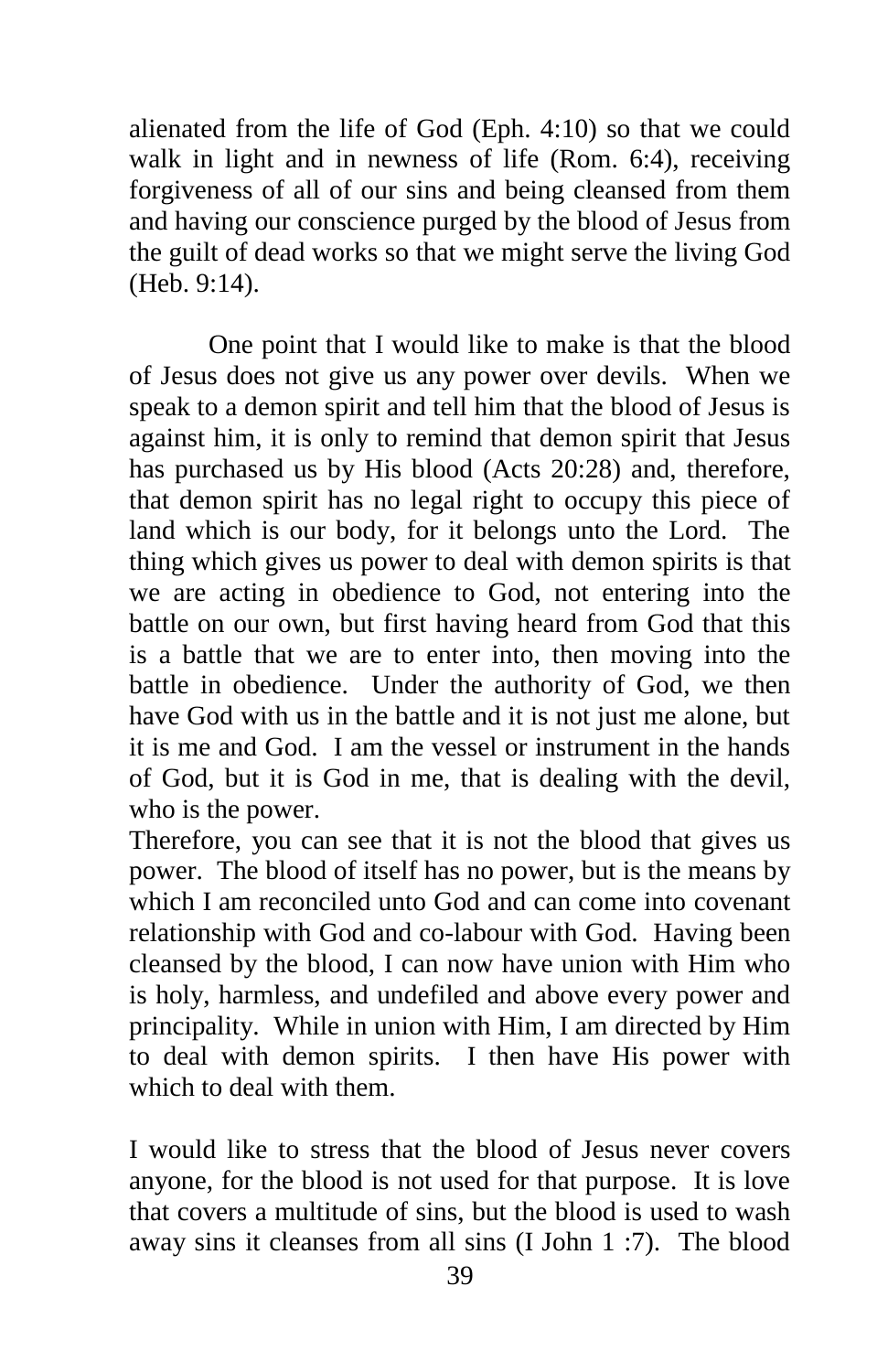of Jesus cleanses us from the guilt and penalty of sin, but is the Holy Spirit that delivers us from the habit and the dominion of sin in our lives as we walk in the Spirit.

I trust that this will help you in your study on the Blood of Jesus. If you have any further questions, do not hesitate to write. With Love in Christ, Bro. Buddy Cobb

Dear Brother,

Received your letter of March 7th and was blessed to hear from you. As you suggest in your letter, I am only permitted, through the lack of time, to send you a short answer concerning your question concerning the blood, but If you can grasp and take hold of it, it should be a helpful one.

 In the first place, I don't believe therewas any power in the physical blood of Jesus that was poured out on the cross: but the Bible, in the book of Leviticus, says that the Life is in the blood.

Therefore, Jesus' blood being poured out on the earth when the Roman spear pierced His side signified that through His work on the cross His new-creation Life - supernatural, Spirit Life - was being poured out upon our earth - each one of us - because through His death on the cross, He ascended to the right hand of the Father; and the long-awaited promise of the Spirit -and the outpouring of the Spirit of God upon all men that was prophesied through the prophet, Joel, eight hundred years before was fulfilled; and through His reconciliation of man to God, the way was open for God to pour out His Spirit upon all flesh so that we could be born of the Spirit, baptized in the Spirit, and come forth in the same spiritual Nature that Jesus had which was the source of His supernatural spiritual Life and power. So that through His death on the cross, the way was opened up for us to have a New Birth, by which we could come forth His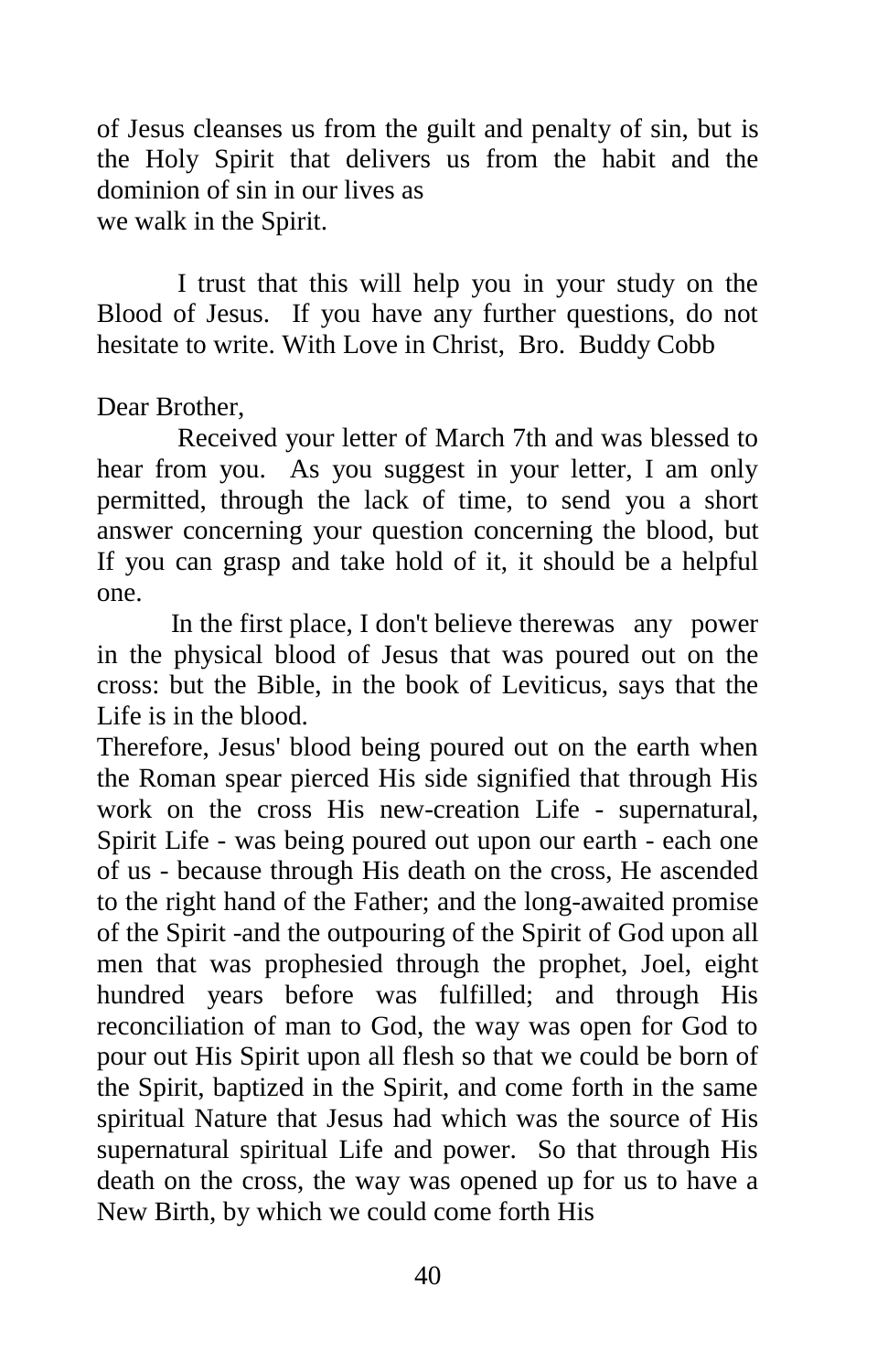same spiritual Nature, and as that spiritual Nature matures and develops, and comes to full maturity in us in all of the spiritual powers that are provided through the operation of God's spiritual law of faith will then come forth in us.

This is the source of the power that is In the blood of Jesus, Hope this gives you some insight into the matter, and is as least a partial answer to the question. We shall I be praying that God will continue to lead you. God bless you, God bless you. In Jesus Precious Name, Bro, Sam Fife

In my study, I ran across this sub-study. I felt this was most important because this reveals:

### **"GOD'S SACRIFICE TO US, HIS CHOSEN"**

There are only 4 scripture references, in this study; which do not need great explanation on, so all I am going to do is write the verses, and maybe comment on some of them.

Jer. 46:10 - for this is the day of the Lord God of Hosts, a day of vengence, that He may avenge him of his adversaries (for we wrestle not against flesh and blood, Eph. 6:12) and the sword (word of God, Eph. 6:17) shall devour, and it shall be satisfied, and made drunk with their BLOOD; for the Lord God of Hosts hath a sacrifice in the north country, by the river Euphrates.

Ezk. 39:16,17,18 - And thou Son of man, thus saith the Lord God; Speak unto every feathered fowl, and to every beast of the field, Assemble yourselves together and come, gather yourselves on every side to my sacrifice that I do make unto you, even a great sacrifice upon the mountains of Isreal, that YE MAY EAT FLESH AND DRINK BLOOD.

(Lev. 17:10-16;Jn. 6:53-56)

Ye shall eat the flesh of the mighty, and drink the BLOOD of the princes of the earth, (Eph. 6:12) of rams, of lambs, of